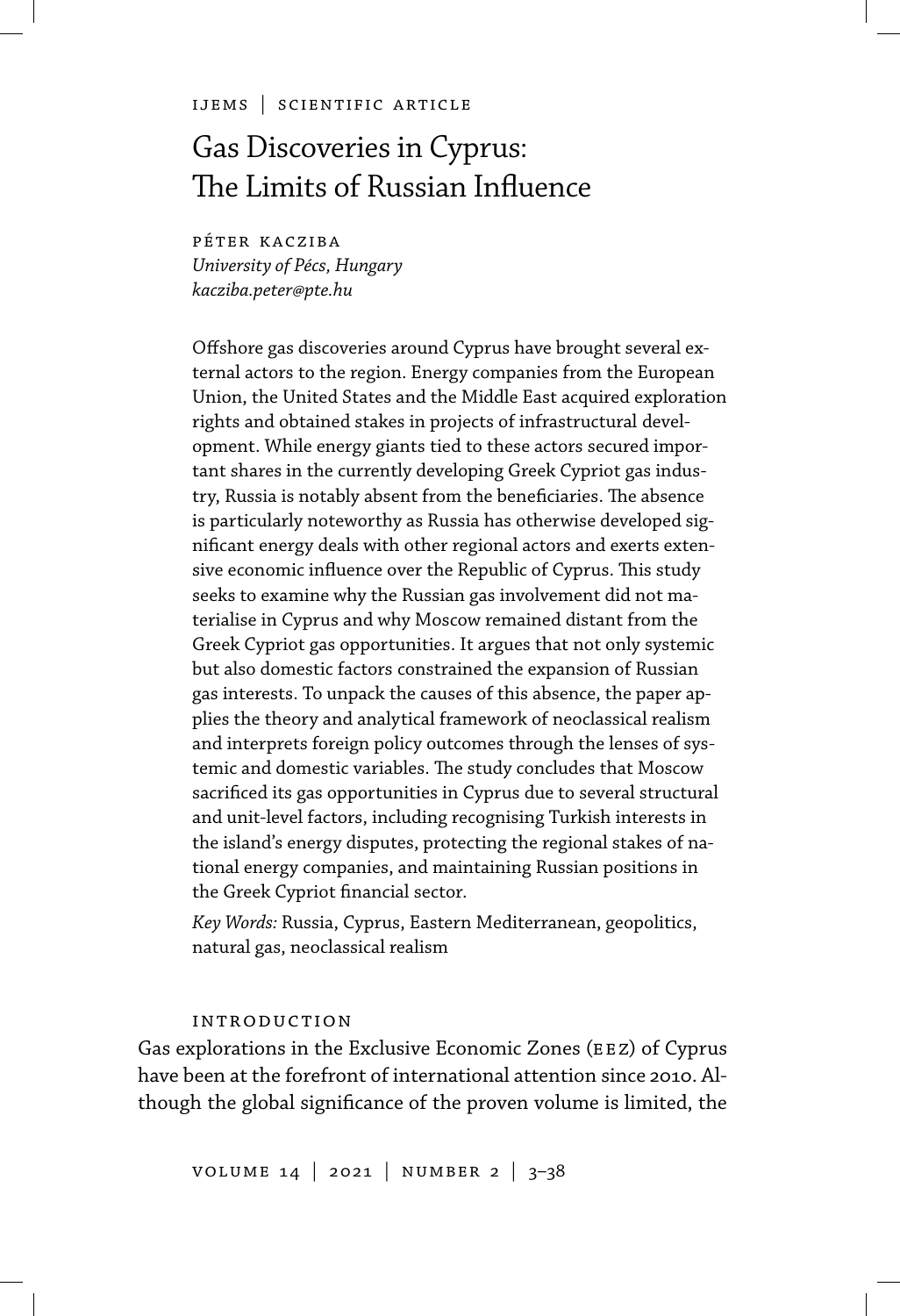gas fields of Aphrodite, Calypso and Glaucus still possess considerable regional significance (Tzimitras 2019; Evaghorou 2020; Marketos 2021). Studies examining the geopolitical implications of this regional significance have reviewed several aspects and causes of energy disputes, the feasibility of multilateral partnerships and viability of export options (Gürel, Mullen, and Tzimitras 2013; Kirişci 2014; Tagliapietra 2014; Ellinas, Roberts, and Tzimitras 2016; Demiryol 2019; Ersoy 2019; Tziarras 2019a). In addition to regional stakeholders, the role of external actors has also been investigated, revealing prospects of European gas diversification, and analysing potential benefits and drawbacks of increasing us and Chinese influence (Mavroyiannis 2014; Tagliapietra 2016; Tsakiris 2018; Cropsey and Brown 2014; Özdemir 2020; Marketos 2021).

Beyond other regional and global actors, the literature has also detected an expanding Russian influence that has established a significant political, economic, and cultural presence in the Republic of Cyprus (ROC) (Melakopides 2016; Zavyalova et al. 2019; Mallinson, Kanevskiy, and Petasis 2020; Pritchet 2021; Stronski 2021). With an extensive and multisectoral influence, it could be assumed that Russia, a top supplier in the global gas market, also plays a prominent role in the emerging Greek Cypriot gas industry. The assumption may be further reinforced by Russia's regional involvements that have gained significant interests in the Egyptian, Lebanese, and Syrian offshore gas sectors. In contrast, however, Cyprus seems to be different from these examples, as in this case there was no significant Russian intervention in the currently developing gas industry. The literature has repeatedly drawn attention to the lack of bilateral gas cooperation and underlined the notable absence of Russian involvement (Paraschos 2013; Stergiou 2019; Evaghorou 2020).

This study seeks to investigate this anomaly by applying the theoretical and methodological framework of neoclassical realism. It attempts to understand the causes of the above-mentioned inconsistency and investigate the underlying causes of limited Russian involvement. It asks why Moscow has not developed close(r) gas cooperation with the ro c, despite having extensive influence over several sectors, including financial services and tourism. The paper



 $\lceil 4 \rceil$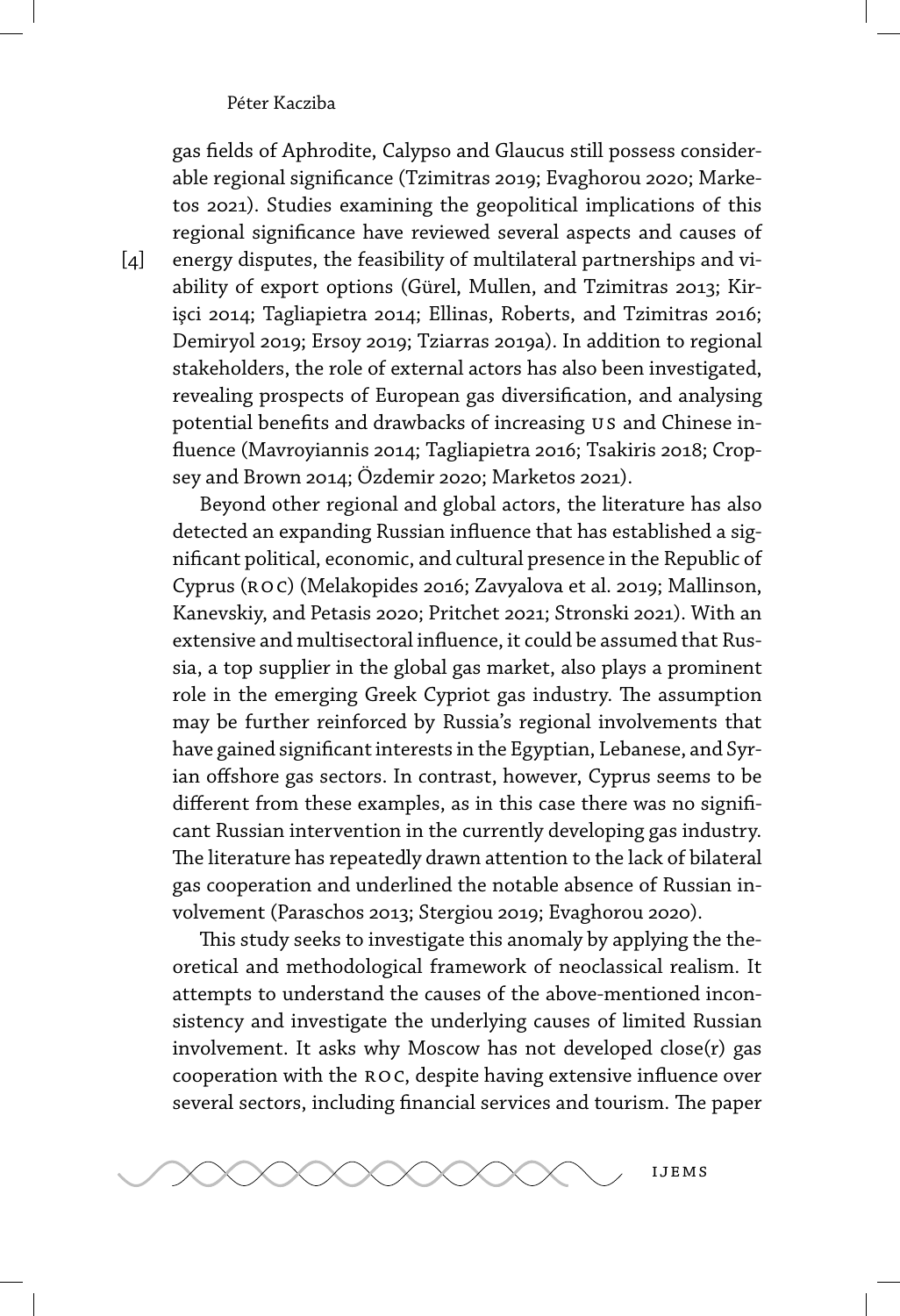posits that a wide set of systemic and domestic factors constrained the implementation of classical and structural realist logics, which would have entailed a more extensive Russian involvement, with efforts to accumulate power potentials and control emerging competitors. To achieve its objectives, the study first selects the theoretical and methodological framework of neoclassical realism, which has been recently applied to understand both Greek Cypriot and Russian foreign policies (Kropatcheva 2012; Romanova 2012; Becker et al. 2016; Tziarras 2019a; Zachariades and Petrikkos 2020). The selection of the theoretical background is a critical stage of the investigation, as neoclassical realism can not only reveal systemic causes but also reflects on the intervention of domestic variables. Equipped with such a dual analytical focus, the paper then explores the global, regional, and local (Greek Cypriot) trends of Russian gas affairs. Systemic and unit-level findings are connected to foreign policy outcomes in the discussion section, wherein the paper seeks to identify correlations between empirical findings and policy choices. At the end, the paper seeks to draw conclusions by listing foreign policy implications.

### theoretical and methodological **BACKGROUND**

Energy deposits play important roles in the realist arguments, hence both classical and structural realists acknowledge their significance. They claim that control of energy is important for both exporting and importing states, as it increases their security and reduces the negative effects of anarchy. The classical realist approach considers energy deposits as potential sources of power maximisation and regards them as strategic supplies (Morgenthau 1948). As in the anarchic international system, the struggle for power and security is continuous, states, driven by the responsibility of national survival and the desire to dominate, seek to maximise the control of material capabilities, including energy resources (Česnakas 2010). Great Powers are particularly interested in controlling material resources as their motivations are defined by efforts of power maximisation and interest in covering the costs of their leading positions. Accord-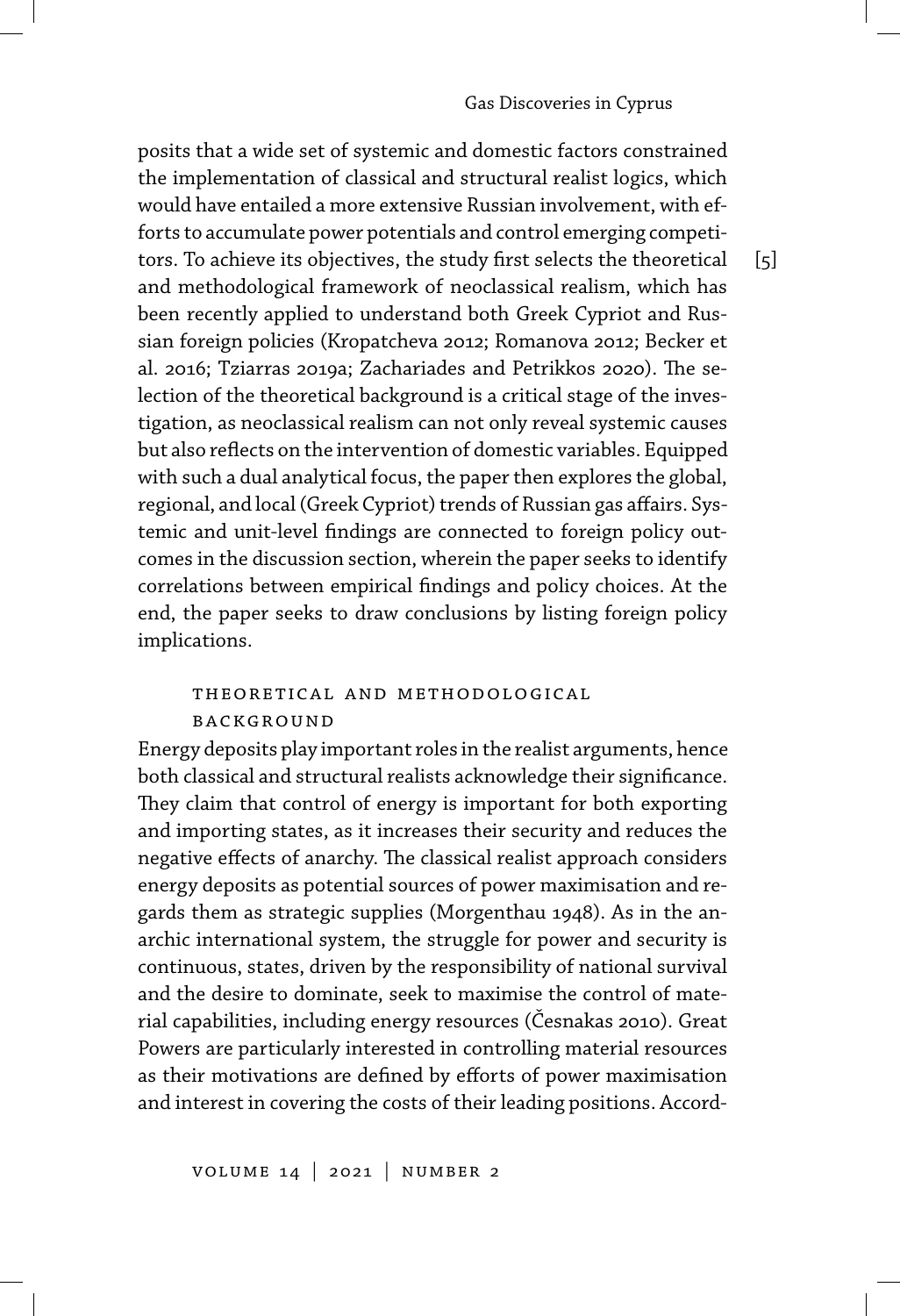ing to Robert Gilpin (1981, 156), '[a]lthough control over an international system provides economic benefits (revenues) to the dominant power or powers, domination also involves costs in manpower and material resources.'The structural realist explanation maintains this view, although it amplifies the influence and impact of systemic effects. It argues that the asymmetric distribution of capabilities differentiates between international actors, and thus energy abundance or absence may enhance or weaken states (Waltz 1979). While all states concentrate on natural resources, both classical and structural realists give special importance to great powers, from whom hegemonic energy policies are expected. According to the structural realist perception, newly discovered hydrocarbon deposits represent particular importance for hegemons, which 'have to make sure that if the pie is expanding, they are getting at least some portion of the increase' (Mearsheimer 2001, 52).

Consequently, the absence of hegemonic behaviour would certainly contradict the traditional realist arguments. As Česnakas (2010, 39) puts it, '[c]lassical realism cannot explain why states controlling great reserves of energy resources do not use them as tools for power expansion.' The literature explains the presence of such anomalies with human intervention. Högselius (2019, 81) believes that individuals in energy affairs maintain 'their own specific world views, agendas, visions, moods and desires' and 'do not necessarily follow any rational algorithms.' Among the theories dealing with human intervention, this paper employs the tenets of neoclassical realism.

While structural realism claims that systemic dynamics are enough to explain core developments of international relations, neoclassical realism argues that national power and systemic positions are translated to foreign policy outcomes through the lenses of domestic variables (Baylis, Smith, and Owens 2008). Rose (1998), who coined the term neoclassical realism, argues that foreign policies are not driven only by material capabilities and positions in the international hierarchy but also internal factors whose policy choices significantly influence states' behaviour. Their presence is highly influential as their interests, perceptions and motivations influence how



[6]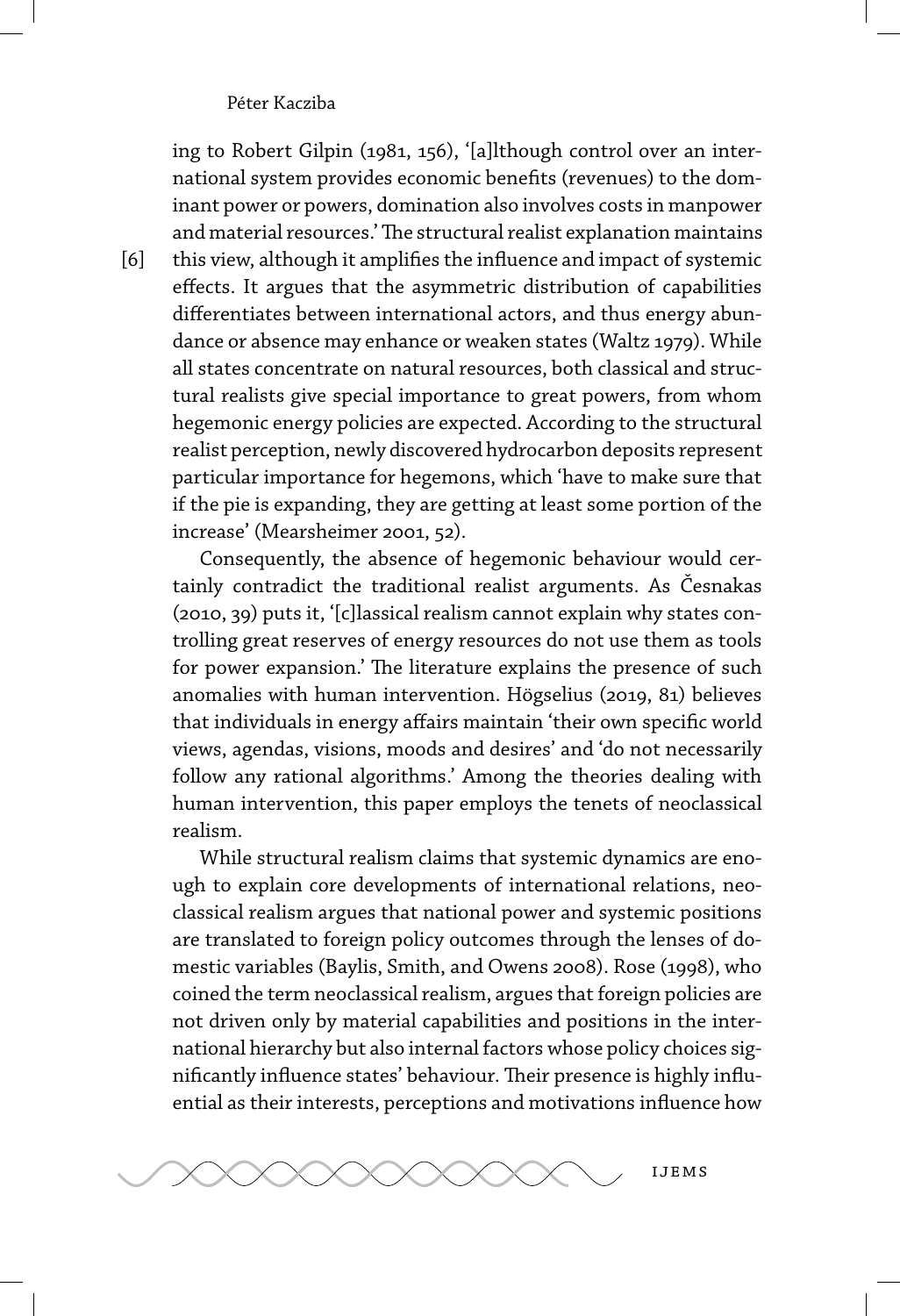$\lceil 7 \rceil$ 

states react to systemic effects (Wohlforth 1993; Schweller 1998). As Zakaria demonstrates (1998), 'many states do not maximize their influence constantly,' as national leaders are often constrained by domestic pressures that force them to share available resources between the domestic and international spheres (Zakaria 1998, 83). An alternative approach was outlined by Schweller (2004) who believed that under balancing and consequent strategic mistakes are the results of decisions and failures of domestic actors extending from elite to society. In this sense, and regardless of the outcome, domestic variables are intervening units, linking systemic levels and material capabilities to internal factors of foreign policy choices. Although their footprint is significant, the presence of internal factors has not diminished the neorealist role of systemic level but rather produced an analytical framework in which foreign policy outcomes (dependent) are interpreted through the lenses of external (independent) and domestic (intervening) variables (Ripsman, Taliaferro, and Lobell 2016). Moreover, neoclassical realism has not only bridged external and internal levels, but also the theories of foreign policy behaviour and international politics (Smith 2018). According to Ripsman, Taliaferro, and Lobell (2016), contemporary neoclassical realism goes well beyond the original task of addressing foreign policy behaviours and has become a comprehensive theory of International Relations (ir).

Building on these theoretical arguments, the present paper seeks to understand how the neoclassical realist framework explains the limited Russian gas influence in Cyprus. In terms of hypothesis, it argues that *systemic and domestic variables both constrained the otherwise predictable Russian involvement in the Greek Cypriot gas affairs, thus forcing national stakeholders to stay away from the seemingly beneficial opportunities.* To test the hypothesis, the study applies the analytical framework established by Ripsman, Taliaferro, and Lobell (2016, 33–98) and separates analysing sections at the systemic, the unit, and the levels of foreign policy outcomes. Within the systemic section, the paper also distinguishes between the global and regional levels of relative power distribution and systemic clarity. Relative distribution of power refers to the allocation and hierar-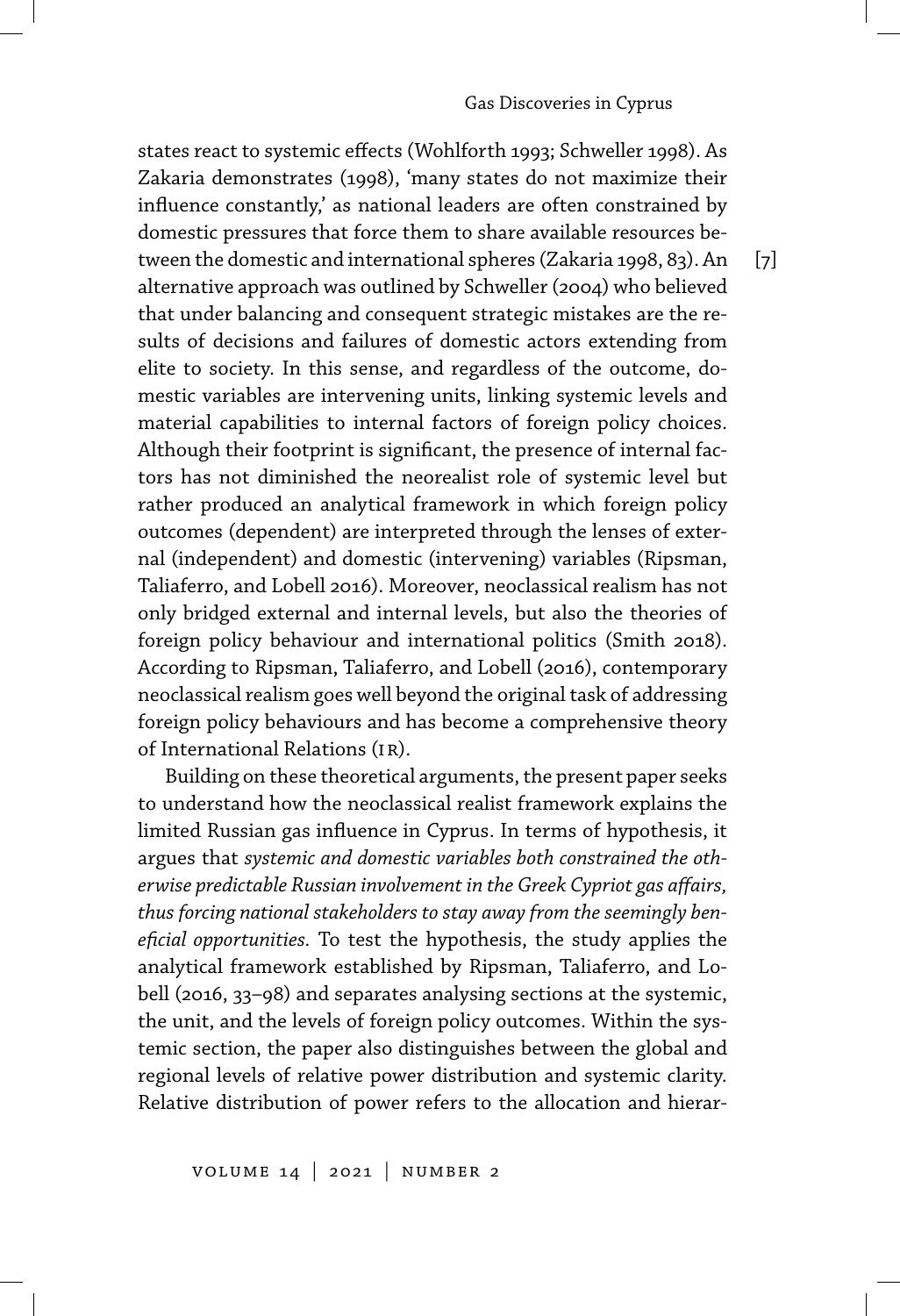chies of global and regional power capacities (pp. 34–8), in the case of the present study, it refers to Russia's positions in the global and regional geopolitics of natural gas. Systemic clarity concentrates on the threats and opportunities that influence Russian gas diplomacy (pp. 46–52). Turning towards the unit level, the literature differentiates between various types of intervening variables (pp. 33–79). Among these, the factors of strategic culture, leader images<sup>1</sup> and domestic institutions are examined here. External and internal variables are connected in the section of Foreign Policy Outcomes which includes a discussion section as well. Since a multidimensional analysis is beyond the scope of the paper, it focuses mainly on the positions of the Russian gas sector, discussing other areas of bilateral relations only at the unit level.

#### the global level: russian role

in the geopolitics of natural gas

Russia's global positions in the *relative distribution of power* are greatly influenced by its vast gas reserves. Currently, Russia has the largest proven natural gas reserves in the world, representing about 20 of the global proved quantities in 2020 (bp 2021). These large deposits have provided a leading position in the gas market since the 1980s, with Russian supplies accounting for an average of 20 of global exports per annum between 2011 to 2020. Pipeline-based exports have traditionally been centred around the European<sup>2</sup> continent, which has purchased about 75% of total Russian gas exports during the 2010s (table 1). In the corresponding period, Russian export accounted for an average of 35% of annual European imports, with the largest negative swing in 2012 (29%) and the largest positive shift in 2017 (39%). All in all, between 2011 and 2020, Russian

<sup>1</sup> According to Ripsman, Taliaferro, and Lobell (2016, 61-66), the term 'leader images' refers to the perceptions and beliefs of individual decision-makers.

 ${}^{2}$  Geographical classifications are based on the territorial division of BP statistics, in this case, Europe refers to European members of the OECD plus Albania, Bosnia-Herzegovina, Bulgaria, Croatia, Cyprus, Georgia, Gibraltar, Latvia, Lithuania, Malta, Montenegro, North Macedonia, Romania, Serbia and Ukraine. For more information see BP (2021, 69).



[8]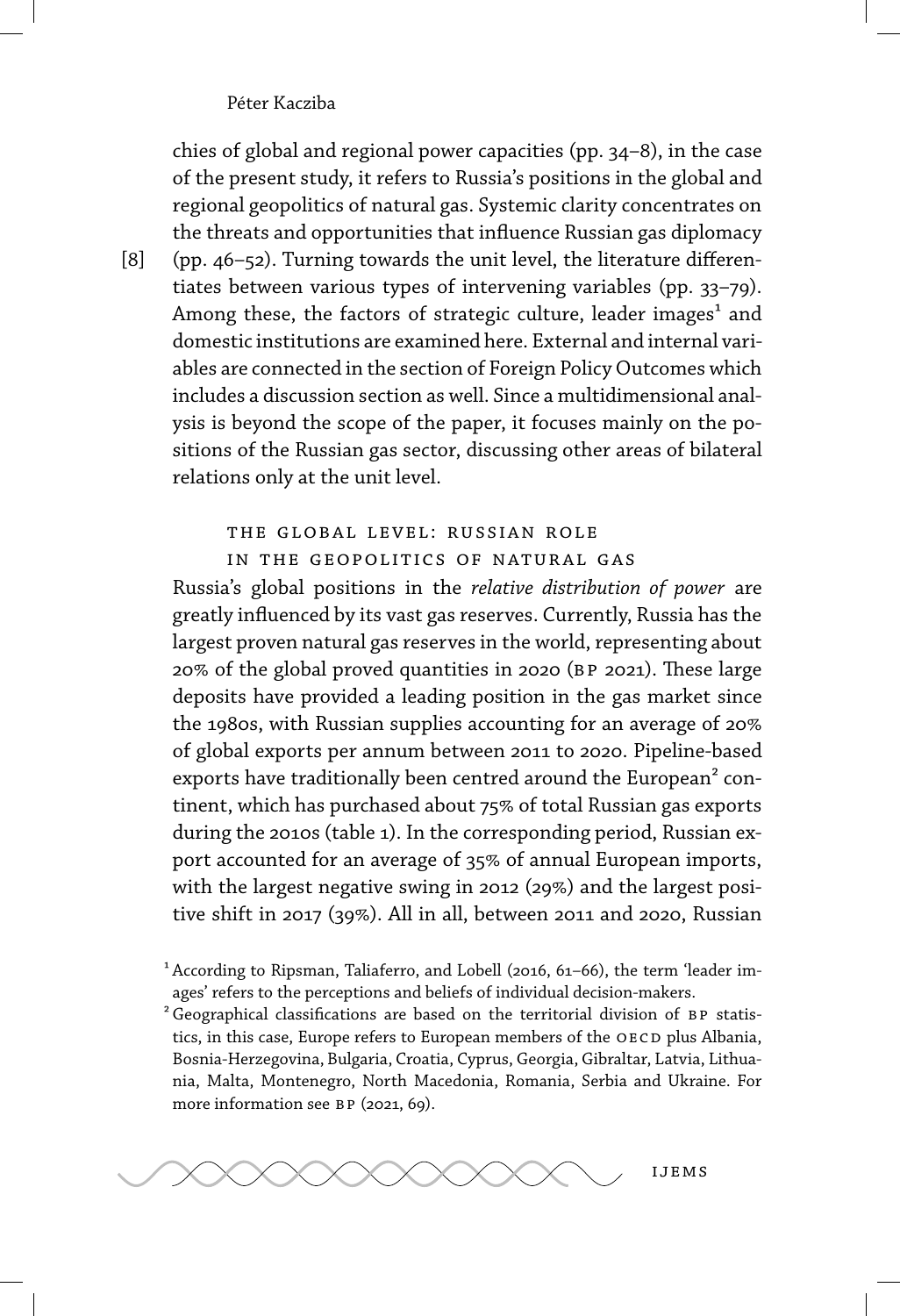#### Gas Discoveries in Cyprus

|                              | 2011   | 2012   | 2013   | 2014  | 2015   |     |
|------------------------------|--------|--------|--------|-------|--------|-----|
| Russian Gas Export to Non-   | 80.8   | 70.7   | 63.1   | 54.2  | 47.7   |     |
| European states              |        |        |        |       |        |     |
| Russian Gas Export to Europe | 140.6  | 130    | 162.4  | 147.7 | 159.8  | [9] |
| Total Gas Export of Russia   | 221.4  | 200.7  | 225.5  | 201.9 | 207.5  |     |
| Total European Gas Import    | 459.4  | 446.5  | 448.6  | 413.1 | 456.4  |     |
| Total Global Gas Export      | 1025.4 | 1033.4 | 1035.9 | 997.2 | 1042.4 |     |
|                              |        |        |        |       |        |     |
|                              | 2016   | 2017   | 2018   | 2019  | 2020   |     |
| Russian Gas Export to Non-   | 39.0   | 41.5   | 47.3   | 48.1  | 53.2   |     |
| European states              |        |        |        |       |        |     |
| Russian Gas Export to Europe | 166.1  | 189.4  | 200.6  | 208.5 | 184.9  |     |
| Total Gas Export of Russia   | 205.1  | 230.9  | 247.9  | 256.6 | 238.1  |     |
| Total European Gas Import    | 472.2  | 489.1  | 550.4  | 591.1 | 561.9  |     |

table 1 Natural Gas Export Volumes – Selected Indicators, 2011–2020 (bcm)

no tes Adapted from bp (2012; 2013; 2014; 2015; 2016; 2017; 2018; 2019; 2020; 2021).

supply quantities to Europe grew by an annual average of 3.7%, their share of European import markets have increased by 6.4%, while the continent's total gas imports grew by an average of 2.5% per year (BP 2012; 2013; 2014; 2015; 2016; 2017; 2018; 2019; 2020; 2021).

Although modest gains can be viewed as positive developments, the share of Russian gas exports to non-European destinations has been on a declining trend and only slightly increased in 2020 (table 1). The reduction was associated with the recent gas discoveries in the post-Soviet space (e.g. Azerbaijan, Kazakhstan and Turkmenistan), which was a traditional destination of Russian resources. Another reason is the emergence of new competitors. According to Kutcherov et al. (2020, 1), the 'silent revolution of shale gas' has reshaped the global gas market, leading to the emergence of new competitors, lowering prices, and the formation of new technologies and supply routes. Although Russia has increased its production capacity to respond to these challenges, the 2.4% growth rate between 2009 and 2019 was far below the us rate (table 2). In addition, new competitors such as Iran, Canada, Qatar, China and Australia have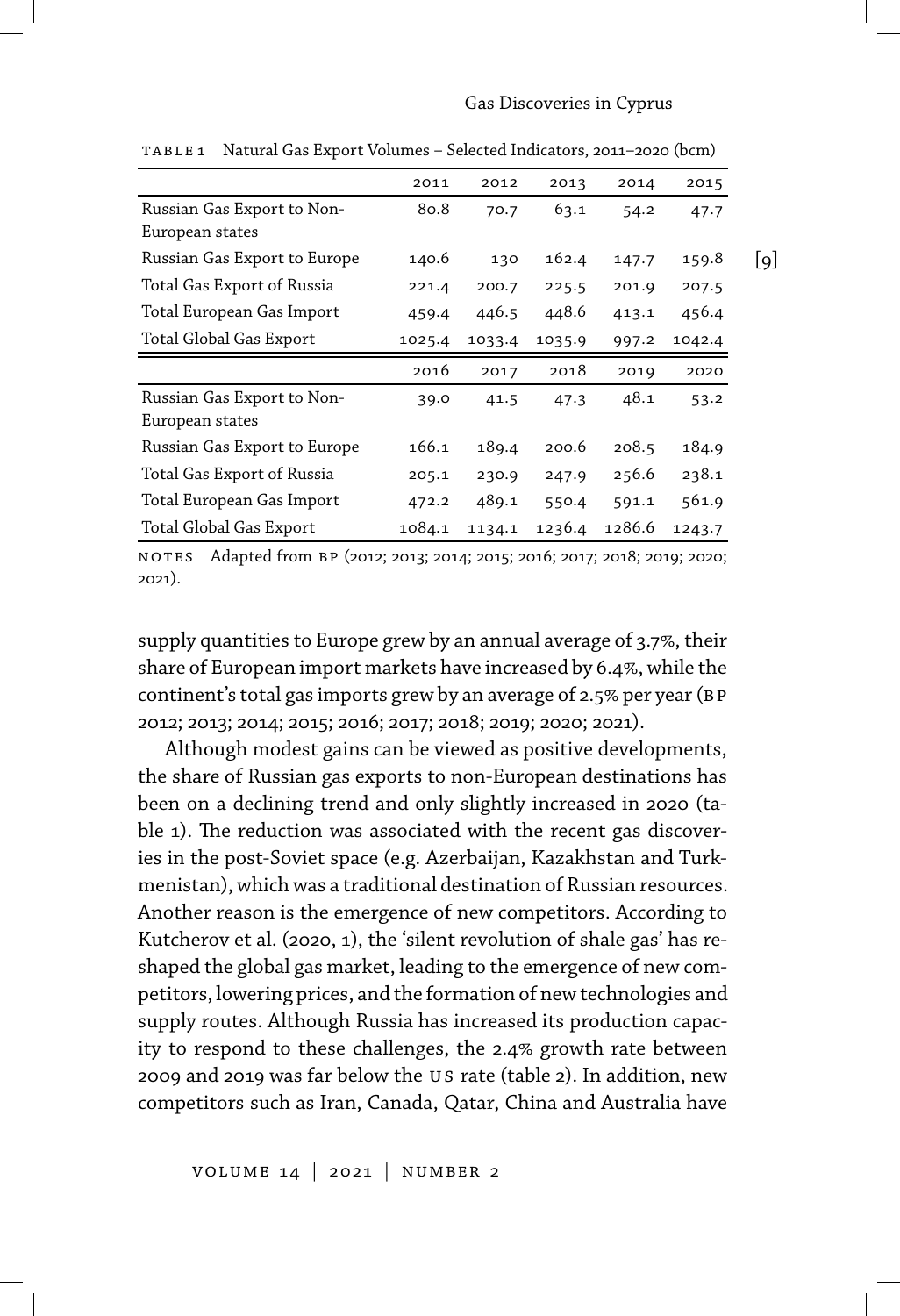| Country   |      | Share of Global Production |           | Growth rate per annum |  |  |
|-----------|------|----------------------------|-----------|-----------------------|--|--|
|           | 2019 | 2020                       | 2008-2018 | 2009-2019             |  |  |
| USA       | 23.1 | 23.7                       | 4.3       | 5.2                   |  |  |
| Russia    | 17.0 | 16.6                       | 0.9       | 2.4                   |  |  |
| Iran      | 6.1  | 6.5                        | 6.8       | 5.9                   |  |  |
| Qatar     | 4.5  | 4.4                        | 8.3       | 6.4                   |  |  |
| China     | 4.5  | 5.0                        | 7.2       | 7.5                   |  |  |
| Canada    | 4.3  | 4.3                        | 0.7       | 0.9                   |  |  |
| Australia | 3.8  | 3.7                        | 12.1      | 11.9                  |  |  |
| Norway    | 2.9  | 2.9                        | 2.0       | 1.0                   |  |  |
| Algeria   | 2.2  | 2.1                        | 1.3       | 1.3                   |  |  |
| Malaysia  | 2.0  | 1.9                        | 1.1       | 1.8                   |  |  |
| Indonesia | 1.7  | 1.6                        | $-0.3$    | $-1.4$                |  |  |
| UAE       | 1.6  | 1.4                        | 2.3       | 2.0                   |  |  |
| Egypt     | 1.6  | 1.5                        | 0.3       | 0.7                   |  |  |
| Nigeria   | 1.2  | 1.3                        | 3.9       | 7.8                   |  |  |

table 2 Market shares and Growth Rates in Global Gas Production: Selected Indicators

no tes Adapted from bp (2019, 34; 2020, 36).

also produced higher growth rates and developed effective LNG export technologies (Klare 2017, 35). In the case of the latter, Russia is also lagging behind, despite having increased its LNG exports by an annual growth rate of 19% between 2011 and 2019 and controlling around 8.3% of the global LNG exports in 2020 (Klare 2017, 35). All in all, Russian gas production represented about 18.5% of total global production in 2011, and 16.6% in 2020 (BP 2012; 2021).

Supply routes have also begun to change in the recent period due to the shale gas revolution, the spread of LNG technologies, the emergence of new consumers, diversification policies, and the destabilisation of traditional transfer regions. Russia's self-inflicted conflicts are also problematic in this respect, as, for example, the Russian-Ukrainian conflict makes the development of new pipeline links (e.g. TurkStream, Nord Stream 2) essential, and thus significantly affects Moscow's energy and foreign policies (Sziklai, Kóczy, and Csercsik 2020). A less Russia-dependent trend is the growth of

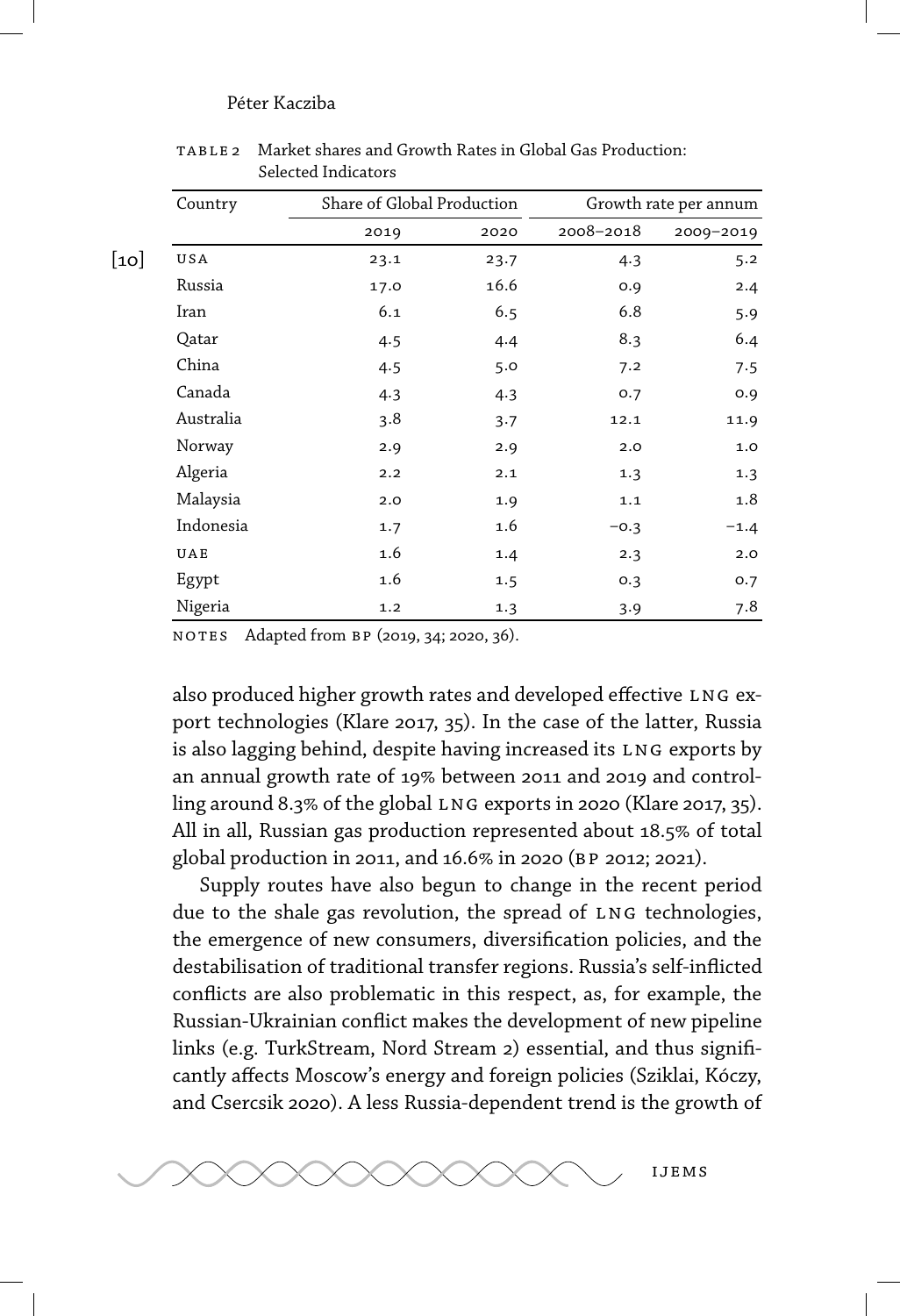Asian gas consumption, which increases the importance of these markets and forces Moscow to gain stakes (Taghizadeh-Hesary et al. 2021). In this case, however, existing partnerships, emerging competitors, and the lack of export infrastructure are all hindering Russian efforts. Despite developing pipelines and using new LNG capacities, Russia still has a weak, though slightly growing market share in Asia. Between 2011 and 2020, Russia exported an average of 17 bcm of natural gas per year to the Asia-Pacific region, mainly in the form of LNG. Pipeline supplies have begun to play an increasingly important role with the interconnection of Russian (Power of Siberia) and Chinese (Heihe-Shanghai) pipelines and with the delivery of 0.3 bcm to China in 2019 and 3.9 bcm in 2020 (bp 2020; 2021; Liu and Xu 2021). In sum, Russia's share of the Asian market averaged around 5 during the last decade (bp 2012; 2013; 2014; 2015; 2016; 2017; 2018; 2019; 2020; 2021).

Turning to the components of *systemic clarity,* it can be stated that Russia's global gas positions may be reinforced by some ongoing trends, while also can be constrained by certain prevailing threats. When briefly summarizing global *opportunities,* it is again important to emphasize Russia's significant gas reserves, as both energy consumption and gas demand have slowly increased in recent years, hence favouring countries with large deposits. According to BP's statistics, global primary energy consumption grew by 1.9% between 2009 and 2019 (BP 2021). Natural gas has been playing an important role in enabling higher consumption, for example in 2019, about 36% of the additional demand was provided by new natural gas supplies (International Gas Union 2020). Covering large proportions of consumption growth, the share of natural gas in primary energy demand have also increased slowly in the previous decade, representing about 21% of total demand in 2010, 22% in 2015 and 23% in 2019 (International Energy Agency 2020a). According to the calculations of IEA, the slow expansion will continue in the future with around 1.7% of demand growth between 2019 and 2025 (International Energy Agency 2020b). According to the same source, Moscow will play a crucial part in supplying the demand growth, and its existing and new gas fields will solidify 'Russia's position as the

 $[11]$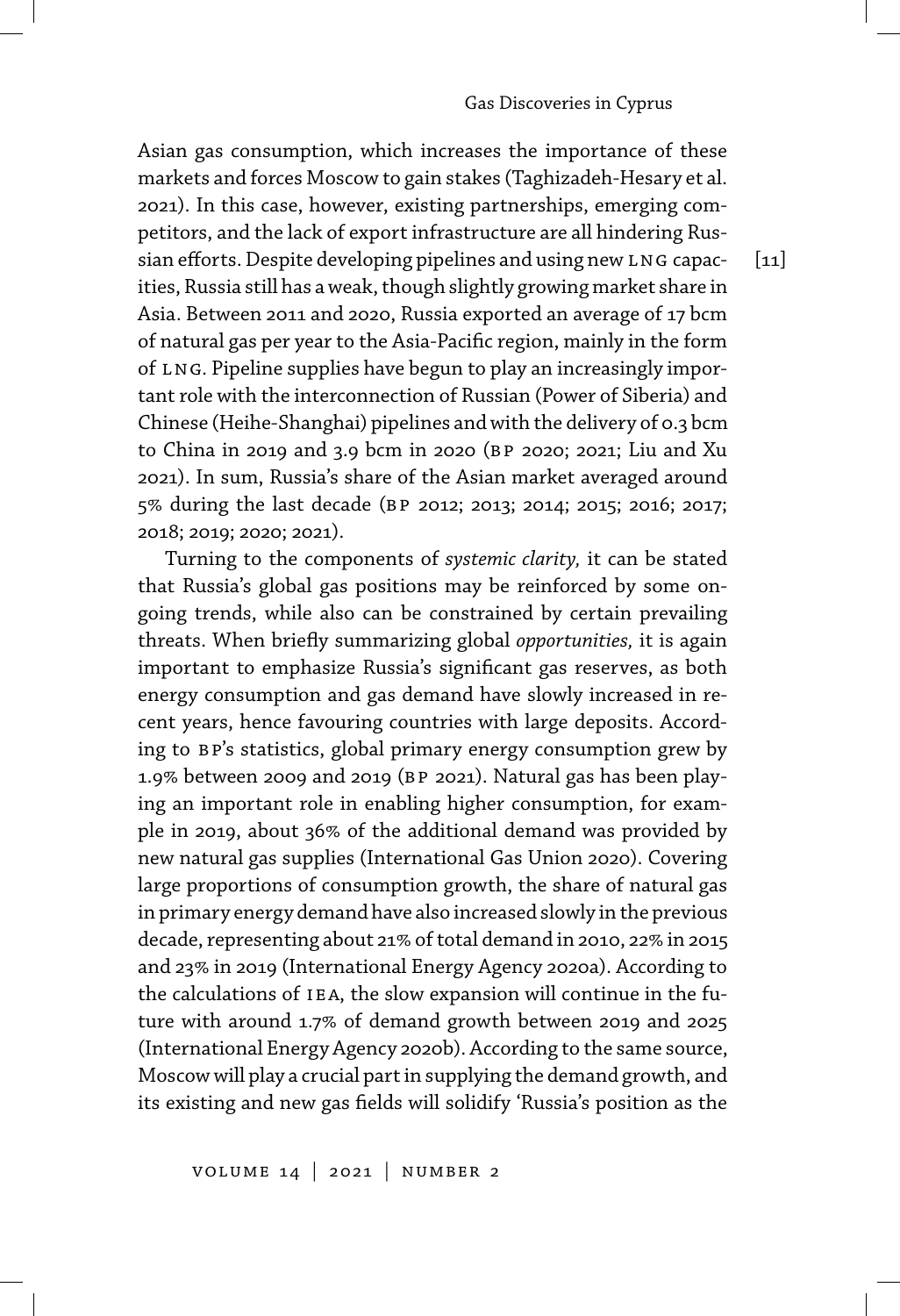world's largest natural gas exporter' (International Energy Agency 2020b, 48).

These Russian opportunities are significantly *threatened* by some global transformations. One of the most important threats is the emergence of new suppliers and newly discovered gas resources, which are reshaping the market and undermining the current positions of Russia (Grigas 2017). While Moscow's core competitors are still lagging behind, the proven reserves of Iran (32 tcm), Qatar (24.7 tcm) and Turkmenistan (19.5 tcm) indicate that large-scale explorations are providing more and more opportunities for competitors. At the same time, the increasing competition affected prices and developed two contrasting trends. The first trend was characterized by low prices and abundant resources, while the second was marked by high demand, relative scarcity and skyrocketing prices. The first trend, which represented the period between the mid-2010s and summer of 2021, affected Moscow particularly negatively, as the share of oil and gas production in the Russian economy has increased from 34% in 2010 to 38% in 2018 (Franco 2021). The second trend is unfolding since mid-2021 due to the Asian overtake of LNG supplies, relative scarcity in Europe and cuts of spot market topup sales by Russia (Oxford Analytica 2021). The changes may benefit Moscow in the short run, but, at the same time, could force EU consumers to further diversify their supply sources. The possibility threatens Russian positions even in the mid-run, as adapting EU countries may further prioritise alternative suppliers and exploit the LNG potentials of emerging North American, Middle Eastern and Central Asian partners.

## the regional level: russian role in the eastern mediterranean gas dynamics

Global positions indicate that Europe remained the most important market for Russian gas in the 2010s, though the role of alternative regions has begun to grow. These circumstances have also increased the importance of the Eastern Mediterranean where geopolitical reconfigurations caused significant changes in the *relative distribution of power.* According to Tziarras (2019b, 5), recent regional dynamics



 $\lceil 12 \rceil$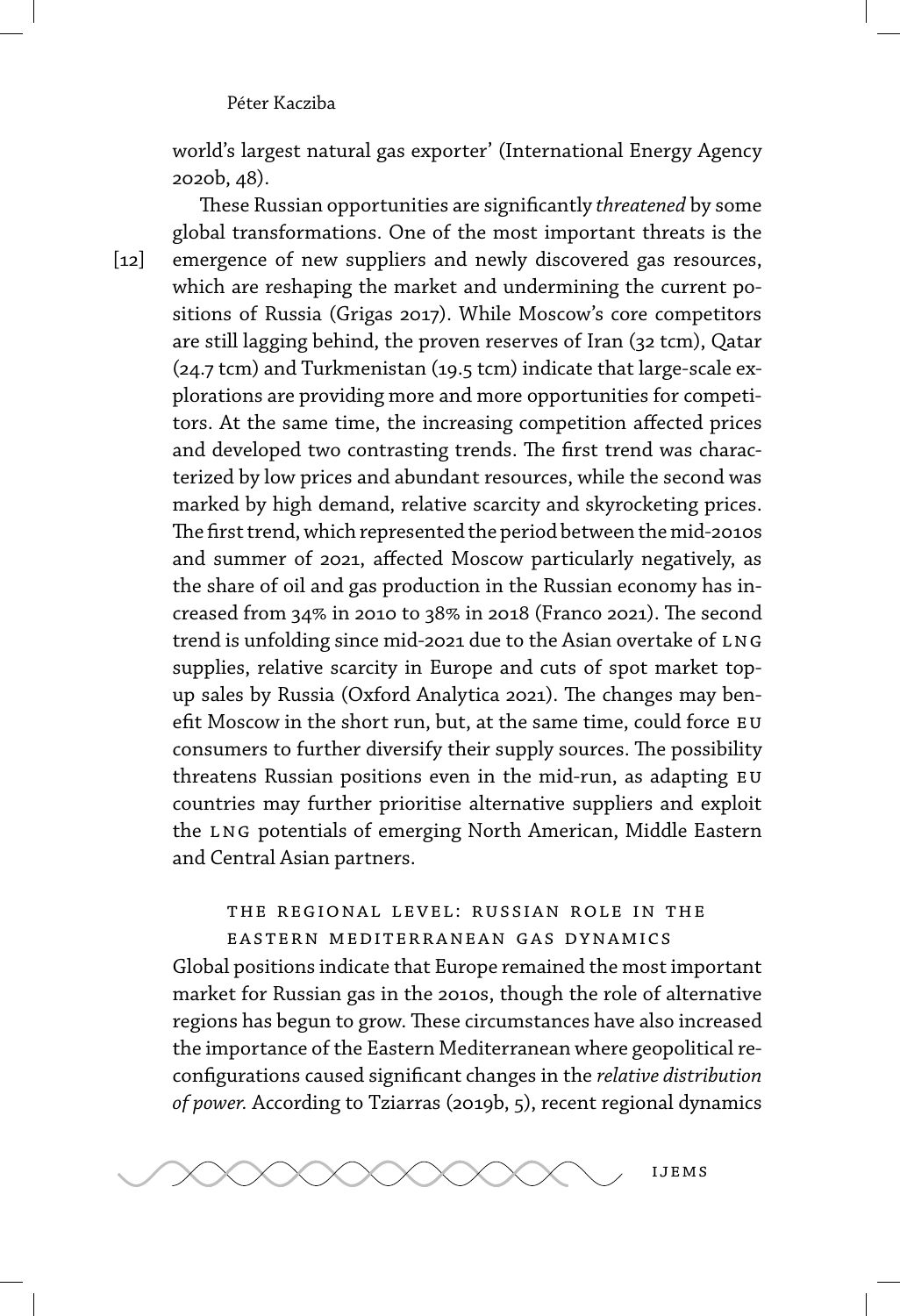are characterized by energy discoveries, geopolitical antagonism, new imbalances of power, new security imperatives, and increasing interests of external powers. Russia plays an active role in all of these processes, although the extent of its influence fluctuates. Moscow takes proactive positions in regional security measures (e.g. military involvements), economic aspects (e.g. arms trade), and energy developments (Pritchett 2021; Stronski 2021). Among the various regional interests, hydrocarbon geopolitics play as important part as security aspects or economic factors. Considering the abovedescribed global characteristics, gas discoveries are particularly sensitive issues for Moscow, providing opportunities and threats at the same time. Opportunities, by offering Moscow the possibility to participate in the currently developing projects, and threats, by endangering Russia's regional and European positions through the emergence of new competitors. According to Mamedov (2021, 100), Russia reacted to these controversial developments by surveilling and participating 'in the most promising energy exploration, production and export projects.' However, as will be presented in this section, these initiatives have produced mixed results, enhancing Moscow's energy influence in some regional countries while increasing fears of external interference in others.

To continue with the exact details, Russian energy exports have traditionally been moderate in the Eastern Mediterranean region. Between 2011–2019, the largest recipient was Turkey, followed by Greece, purchasing an average of 12% of Russia's total exports in the 2010s (Gazprom 2019; 2020a). In the period between 2011– 2019, Gazprom supplied a total of 23.1 bcm of natural gas to Greece, which was equivalent to 63% of the Greek gas consumption. Bilateral energy relations began to deteriorate in 2014, when oil exports to Greece fell sharply, partly due to EU sanctions against Moscow, and partly due to the drop of oil prices and abundance of supply sources (Kuznetsov et al. 2017; Pritchett 2021). Although the volume of gas imports has not fallen as steeply, from this period onwards Greece's goal to diversify gas supplies became more apparent. Moreover, Athens has repeatedly side-lined offers from Russian companies wishing to invest in the privatization of the Greek gas

 $\lceil 13 \rceil$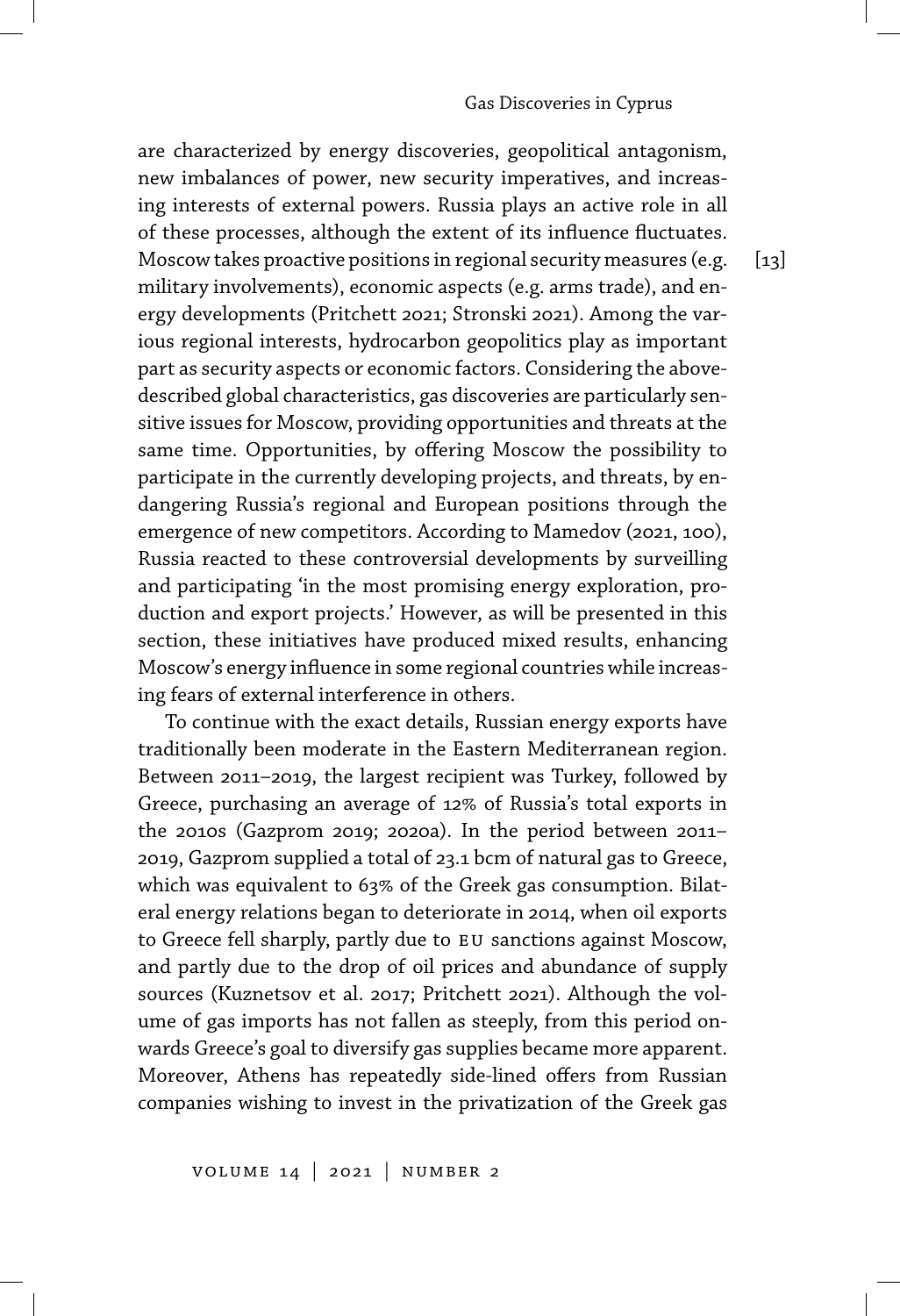| Syria Lebanon | Cyprus | Turkey | Greece | Year |
|---------------|--------|--------|--------|------|
| 196<br>229    | 826    | 8440   | 3060   | 2010 |
| 864<br>244    | 812    | 7870   | 4380   | 2011 |
| 0.37<br>103   | 1400   | 8720   | 5720   | 2012 |
| 463<br>O.9    | 1300   | 7330   | 6300   | 2013 |
| 5.86<br>637   | 482    | 5700   | 3770   | 2014 |
| 487<br>2.61   | 172    | 4390   | 2280   | 2015 |
| 236<br>1.51   | 168    | 3810   | 1930   | 2016 |
| 268<br>2.18   | 231    | 5470   | 2590   | 2017 |
| 1.81<br>116   | 457    | 7990   | 3580   | 2018 |
| 308<br>1.15   | 522    | 8600   | 3670   | 2019 |

table 3 Value of mineral fuel\* import from Russia in the Eastern Mediterranean, 2010–2019 (million USD)

NOTES \* Harmonized commodity description and code: HS2, ID 527. Based on data from the Observatory of Economic Complexity (https://oec.world).

sector. Examples of rejection extend from Sintez bidding for DESFA (Public Gas Transmission System Operator), through Gazprom offering €2 billion for DEPA (Public Gas Corporation of Greece), to elpe's (Hellenic Petroleum) privatization rules restricting the participation of Russian companies (Taylor 2012; EnergyPress 2018). Consequently, the last years of the previous decade were characterized by ambivalent Russian gas positions in the Greek market. Episodic achievements included the TurkStream pipeline beginning to flow Russian gas to Greece in January 2020, and Gazprom signing a long-term supply contract with Mytilineos in June 2020 (Gazprom 2020b; Tsolova 2020). Nevertheless, the impact of these agreements is greatly reduced by the opening of Gas Interconnector Greece-Bulgaria in 2020 and the development of an LNG terminal in Alexandroupolis, both of which will allow Greece to channel a significant amount of alternative gas resources (Dimitrov 2020).

Russian gas positions in Turkey seem to be more ideal, at least for the moment. Taking the 2011–2020 data, Turkey is by far the most important regional partner for Russian gas interests. During the period, Turkey purchased an average of 11.1% of total Russian gas exports, which amounted to an average of 24.3 bcm gas per year.This

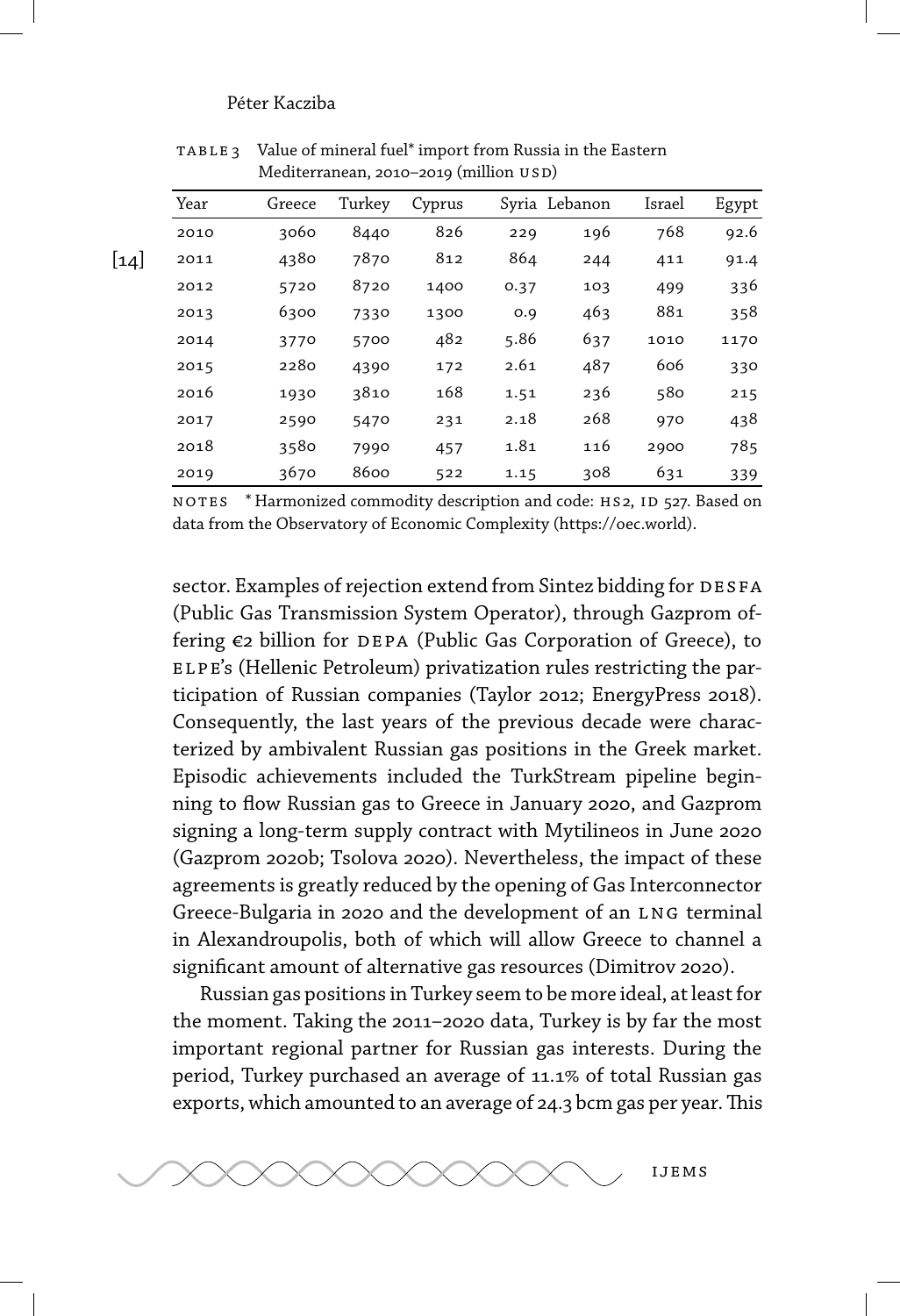volume represented 54% of all Turkish consumption, with a higher dependence at the beginning of the period (2011: 62%; 2012: 62%) and a much lower at the end (2019: 35%; 2020: 36%) (Gazprom 2019; 2020a; bp 2012; 2013; 2014; 2015; 2016; 2017; 2018; 2019; 2020; 2021). Turkey, apart from being a significant importer of Russian oil and contracting Rosatom to build the Akkuyu nuclear power plant, is also a crucial transit route (Winrow 2017). Among the gas pipelines heading to Turkey, Blue Stream and TurkStream deliver Russian gas with a current capacity of 47.5 bcm/year (Gazprom 2020a). The capacity could theoretically cover 100% of Turkey's annual average consumption (46.7 bcm). In practice, however, this amount will not be realized, as TurkStream will also supply other countries and Turkey aims to diversify its supply routes. In this respect, Ankara's options are enhanced by the Baku–Tbilisi–Erzurum Pipeline, the Trans-Anatolian Gas Pipeline and the Tabriz–Ankara Pipeline, together representing a 55 bcm/year maximum transfer capacity. In addition to pipelines, growing LNG capacity also reduces the potential of Russian gas influence. Currently, three LNG terminals and floating units contribute to Turkey's gas diversification, whose role is illustrated by the fact that in 2019, Turkey imported 12.9 bcm LNG that was equivalent to 29% of its annual consumption (bp 2020). The trend has continued in 2020 when the country imported 14.8 bcm LNG covering about 32% of its annual consumption  $(BP 2021)$ .

In the absence of direct pipeline links, Russian gas has a much lower market share in the rest of the Eastern Mediterranean. The only significant LNG exports in recent years have been delivered to Egypt, where Gazprom supplied a total of 6.8 bcm of gas in 2015– 2016 (Gazprom 2020a). Furthermore, Rosneft also provided Egypt with a moderate amount of LNG purchased from international markets (Kazmin 2016; Soldatkin 2017). In addition to exploiting commercial opportunities, Russia has also been focusing on newly discovered gas fields. Russian efforts in this regard succeeded in December 2016, when ENI sold its 30% stake of the Shourouk Concession containing the giant Zohr gas field to Rosneft (ElBassoussy 2018). As Rosneft also owns 10% of the operating company, the Rus-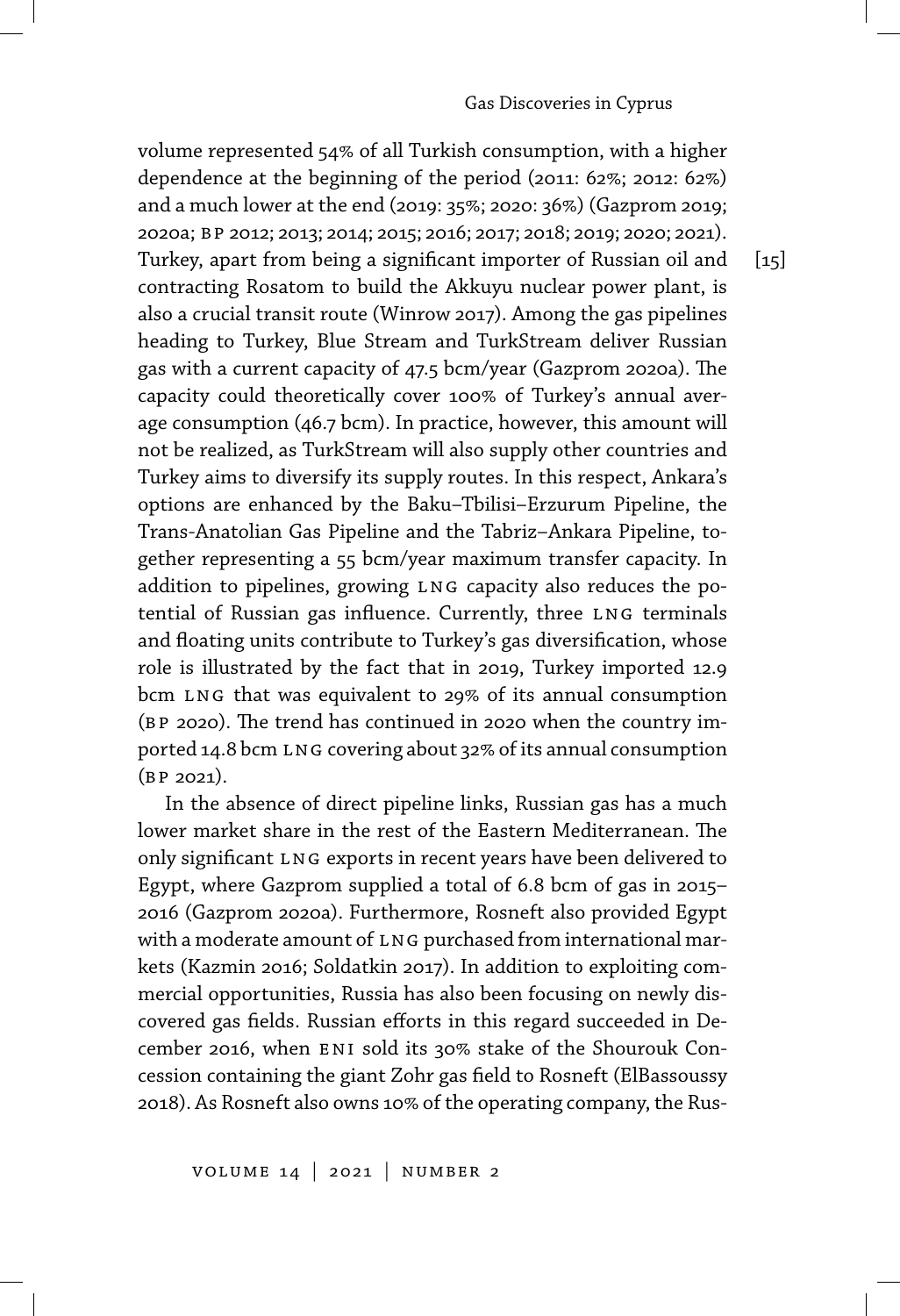sian share can be considered significant in the concession, especially when taking into account that the Zohr field has already provided 68 mcm daily output in August 2019 (Kiselyova and Soldatkin 2019).

 $\lceil 16 \rceil$ 

Although with much less success, Russian companies have also shown interest in Israeli gas developments. This has been based on a close oil trade partnership that peaked around 2006 when Russia and the Commonwealth of Independent States supplied about 88 of Israel's oil imports (Nurieva 2017). As illustrated in table 3, the level of Israeli oil dependency significantly declined over the following decade, yet the newly discovered gas fields still presented opportunities for Russian companies. Gazprom first targeted the Tamar field and sought to acquire shares in Isramco, which owns 29% of the gas field (Yeshayahou 2011). After unsuccessful attempts with Tamar, Gazprom turned towards the Leviathan field and attempted to secure shares in the production sector. Although President Vladimir Putin himself lobbied for the involvement of a Russian gas giant, the tender was eventually awarded to Woodside Energy of Australia in December 2012 (Baev 2014). Thus, the only stakes that the Russians could secure has been produced by Gazprom Marketing & Trading Switzerland, a Swiss subsidiary of Gazprom, which has successfully signed a long-term LNG purchase and sales contract in February 2013 (Nurieva 2017).

The limited Russian performance in Israel has been largely associated with Moscow's gains in Syria and Lebanon, as neither Tel Aviv nor its Western allies have been interested in supporting regional Russian advances by granting shares in the Israeli gas sector. Moscow's assistance to Bashar Al-Assad in the Syrian civil war was at least partly compensated in December 2013 when Syria has granted Soyuzneftegaz a 25-year concession to a 2190 km2 area within its EEZ. Although the company dropped its plans due to security reasons, Damascus again granted exclusive exploration and production rights in Syrian territories for Russia in 2017 (Koduvayur and Everett 2019). Equipped with such comfortable positions, Russian-led exploration and/or production is scheduled to begin in 2023 (Salameh and Chedid 2020). Besides potential explorations and

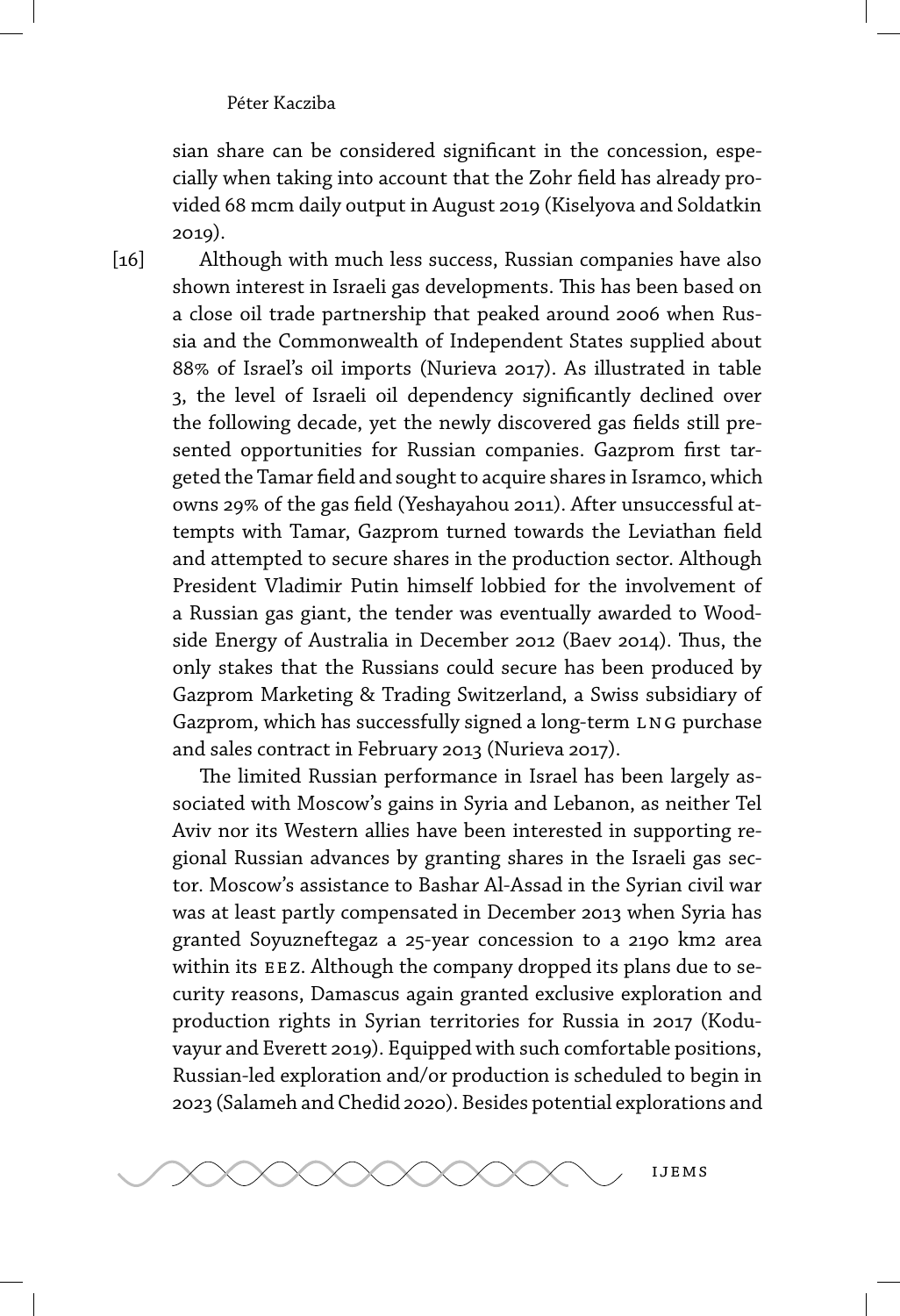proved Syrian reserves, the country's transit position is also crucial for Moscow. From the Russian point of view, Syria's importance is highly increased by its potentials to hinder onshore gas transfer from the Persian Gulf via Turkey to Europe (Koduvayur and Everett 2019).

The Russian presence in Syria is a rather effective steppingstone towards the slowly evolving Lebanese gas sector. The interconnection of Russian interests in both countries was demonstrated by Moscow's offer in June 2019 to mediate the Lebanese-Syrian maritime dispute, which could block future efforts of exploitation. Russian concerns in the matter are linked not only to Syrian but also to Lebanese gas positions: After a long and postponed tendering procedure, the Lebanese government awarded two exclusive petroleum licenses for the consortium of Total, Eni and Novatek in December 2017. Although the decision favoured mostly the French and Italian companies, Novatek still owns 20% of shares (Salameh and Chedid 2020). Russian companies are also expected to participate in the next licensing rounds, while also trying to obtain stakes in the construction and operation of gas infrastructure. Rosneft, for example, has reportedly competed in a public tender to operate floating storage and regasification unit that is expected to ease electricity shortages and then be used for transforming and utilizing domestic offshore resources (Rose and Brown 2019).

To summarise the regional overview, over the past decade, Russia has been an active stakeholder in the region's hydrocarbon geopolitics. Russian intentions were defined by the dual policies of either directly participating in the regional gas affairs or indirectly influencing them. Nevertheless, Eastern Mediterranean energy policies have undoubtedly functioned as eastward extensions of Russia's European gas interests. As Stergiou put it, 'Moscow tried to undertake pre-emptive action against everything that can undermine its hegemonic position as energy-provider to the European Markets and the countries of the Eastern Mediterranean' (Stergiou 2017, 106). These efforts have produced mixed results, but they have undoubtedly put Russia on the map of regional gas affairs. For Moscow, the two most important countries in the region are Syria and Turkey, the former

 $[17]$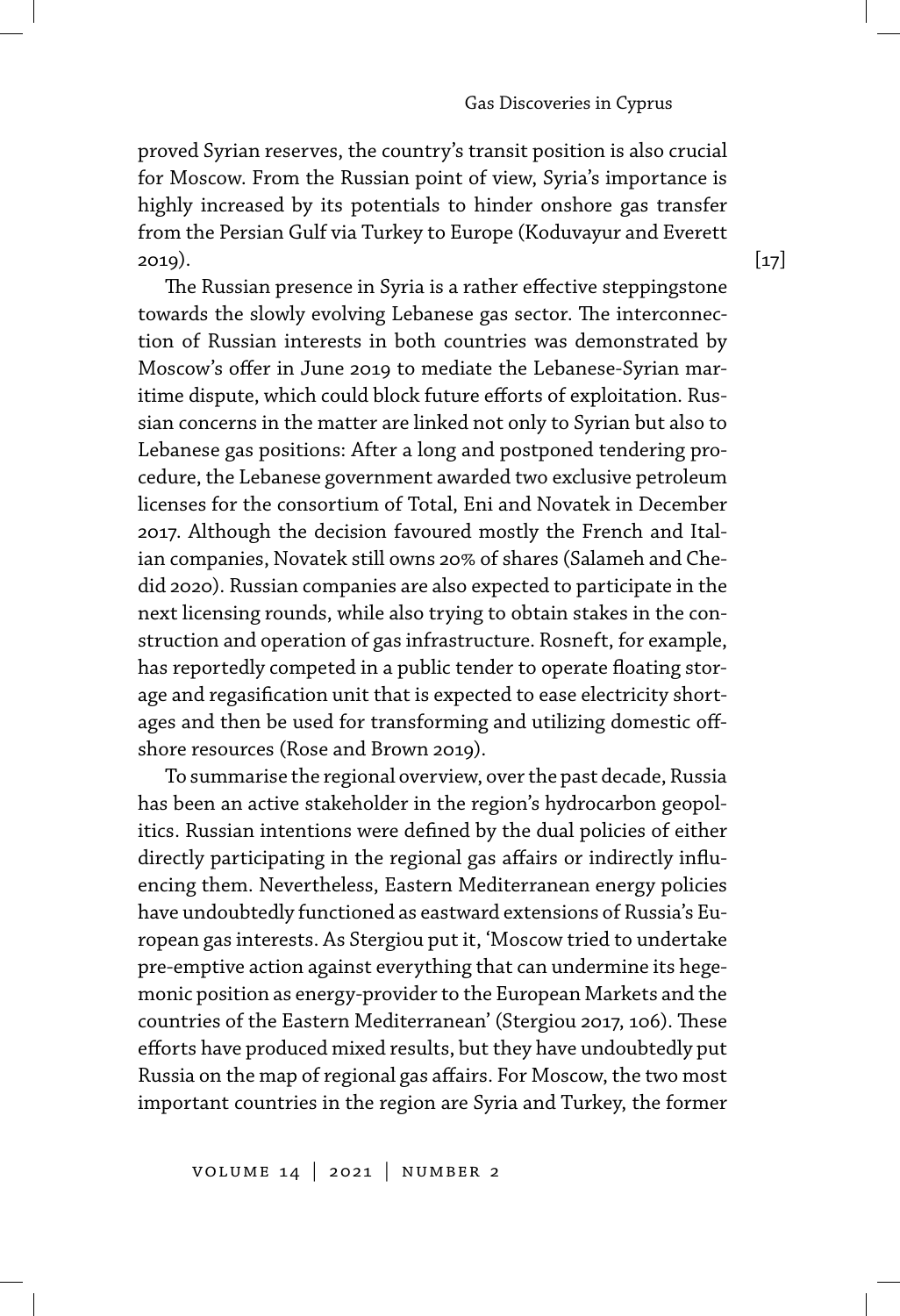mainly for geopolitical and security reasons, the latter primarily but not exclusively for economic and energy considerations. In addition, both countries are important for geographical reasons, as they are positioned to hinder Europe's diversification efforts.

Russia's central interest in preserving or enhancing its European gas positions has also influenced its attitude towards gas explorations in the Eastern Mediterranean. In this case, *opportunities* are mainly linked to the emerging gas market, as Russian gas giants may intervene and take significant slices from regional developments. The policy of involvement can be observed in almost all countries in the region, although Russian gas influence has larger impacts mainly in Greece, Turkey, Syria, Lebanon and Egypt. In these cases, developing the gas industry and infrastructure have provided several prospects for Russian companies scaling from technical tenders to business and financial opportunities. With such gains, and by using the Russian stronghold of Syria, Moscow expects to influence regional gas developments and counterbalance the interests of its competitors.

In the case of regional *threats,* it is important to distinguish between current and future risks. Assessing the current situation, it can be argued that the global significance of Eastern Mediterranean gas discoveries lags far behind the regional importance. Combined regional gas discoveries, including estimated ones (table 4), would represent fairly about 1.6% of total global reserves, compared to Russian proved reserves which make up around 20% of global reserves (BP 2021). With this volume, gas discoveries in the Eastern Mediterranean could mostly threaten Russia's regional supplies and would be less competitive in the European market due to moderate supply quantities, technological and geological challenges, high construction costs and prices. The risk of losing Russia's regional position is also reduced by the fact that Turkey, Russia's largest gas partner in the area, has strained relations with most potential suppliers in the region, including Israel, Egypt and Cyprus. While this may change in the future, Russia's influential presence in Syria could easily prevent the establishment of onshore or offshore gas pipelines towards Turkey.



 $\lceil 18 \rceil$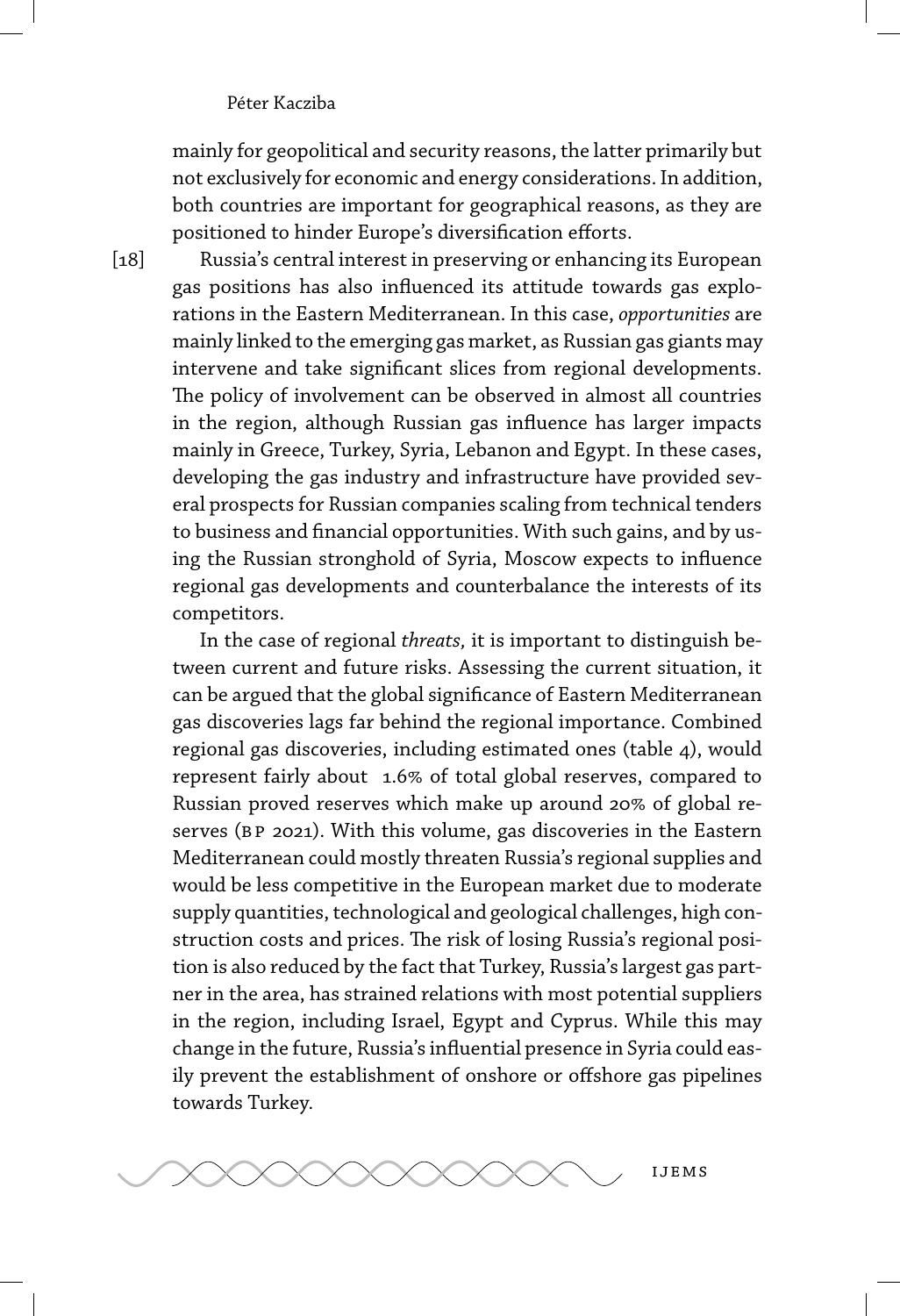#### Gas Discoveries in Cyprus

| Country   | Gas field       | Discovered quantities (bcm) |  |
|-----------|-----------------|-----------------------------|--|
| Egypt     | Zohr            | 849.5                       |  |
|           | West Nile Delta | 141.5                       |  |
|           | Nour            | $[19]$<br>56.6              |  |
|           | Nooros          | 56.6                        |  |
|           | Atoll           | 42.4                        |  |
|           | <b>Baltim</b>   | 19.8                        |  |
| Israel    | Leviathan       | 622.9                       |  |
|           | Tamar           | 305.8                       |  |
|           | Tanin           | 36.8                        |  |
|           | Karish          | 28.3                        |  |
|           | Mari-B          | 28.3                        |  |
|           | Noa             | 5.6                         |  |
| Palestine | Gaza Marine     | 28.3                        |  |
| Cyprus    | Aphrodite       | ~141.5                      |  |
|           | Calypso         | ~181.2                      |  |
|           | Glaucus         | ~141.5                      |  |

TABLE 4 Offshore Gas Fields and Discoveries in the Eastern Mediterranean

NOTES Adapted from Bowlus (2020).

Whereas the current situation poses relatively few threats for Russia, the future is much more problematic. According to estimations, the combined reserves of the Levant, the Nile Delta and Herodotus basins contain at least 13 225 bcm of recoverable undiscovered gas, which would represent approximately 6.6% of global resources in 2019 (usgs 2010a; 2010b; Elia et al. 2016). While it is not viable to draw conclusions from undiscovered quantities, the estimations still demonstrate possible threats to Russian positions and underline the risks of establishing alternative Eastern Mediterranean supply routes to Europe. Finally, it should be noted that other energy sources may also undermine regional gas dreams. From these options nuclear energy may provide opportunities for Russia (e.g. construction of nuclear power plants by Rosatom in Akkuyu, Turkey and Dabaa, Egypt), however public demand for renewable and green energy resources may rather serve the interests of regional and local actors (Mehmet and Yorucu 2020).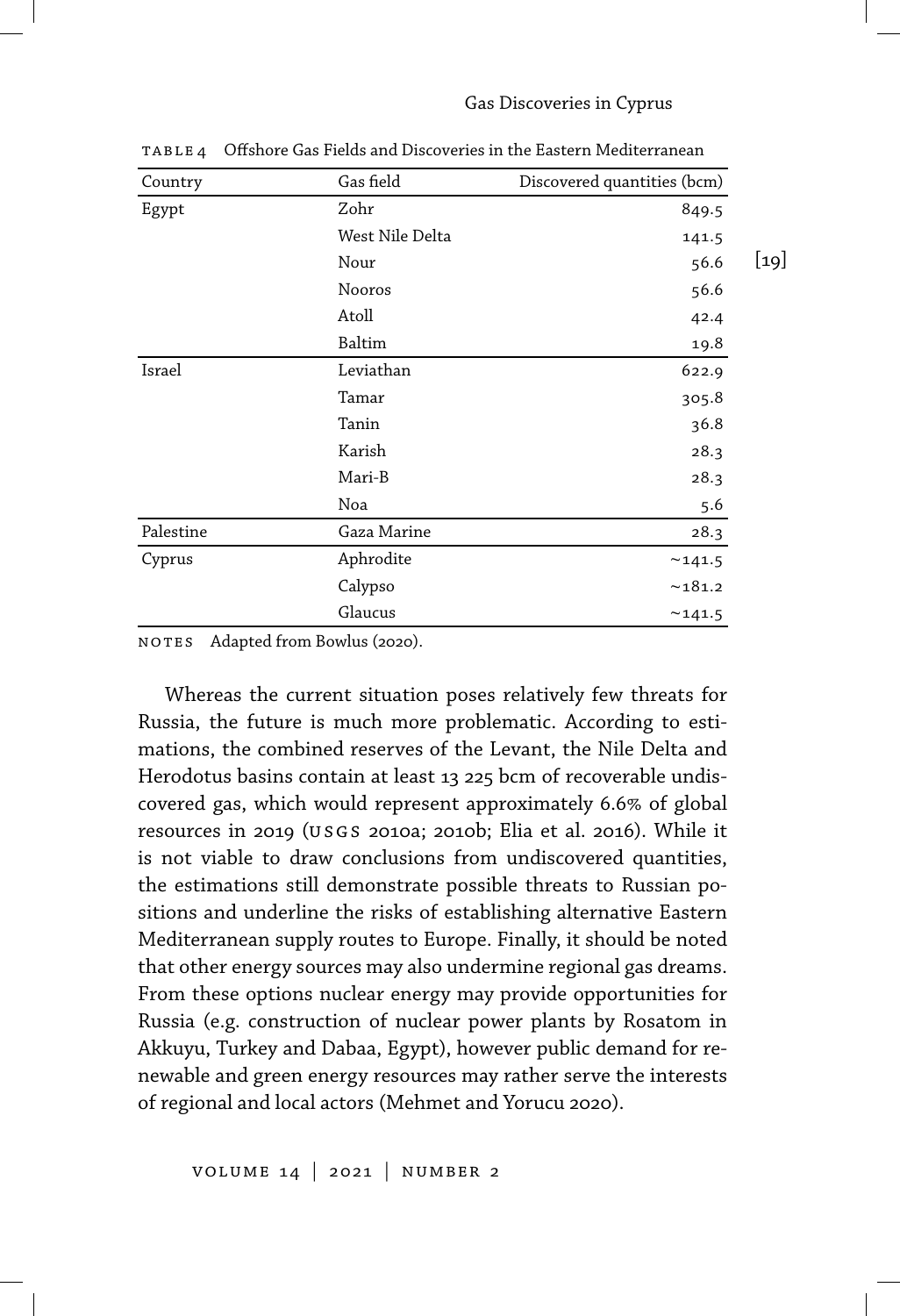the unit level: intervening variables

influencing russian gas positions in cyprus Systemic contexts of Russian gas positions are greatly impacting Moscow's energy strategy towards Cyprus. Following the methodology of neoclassical realism, this section highlights those Russian domestic factors that influenced the Putin administration's decisionmaking about Cyprus.

The Kremlin's *strategic culture* towards Cyprus is rooted in the Cold War. Since the establishment of ROC, Russia endorsed the maintenance of an independent and demilitarised Cypriot state and considered any forms of Greek and Turkish presence on the island as attempts to secure a permanent NATO base (Stergiou 2007; Sakkas and Zhukova 2013; Maslova, Zabelin, and Muntyan 2019). After close political connections during the Cold War, bilateral cooperation slowly but steadily expanded during the 1990s when Moscow and Nicosia have developed a multichannel partnership based on dynamic diplomatic, economic and cultural ties. As the opening of the new era, the ROC formally recognised the Russian Federation in April 1992 and established high-level contacts during the visit of President George Vassiliou to Moscow in October 1992 (Krasnov, Solovieva-Oposhnynskaya, and Artiukh 2019). Between 1992 and 2000, bilateral trade value represented an average of 5% of the ROC's total trade volume per annum, compared to the period of 2010–2019 when Russia's average share decreased to 4% (Atlas of Economic Complexity, n. d.). Perhaps more importantly, the infamous double taxation treaty was signed in December 1998, allowing wealthy Russians to exploit Greek Cypriot offshore opportunities (Zavyalova et al. 2019). Suffering from the us arms embargos imposed in 1987, Nicosia also sought to cooperate with Moscow in the defence sector. Notable examples in these fields extend from contracting 41 Russian tanks with a value of 172 million USD in 1996 to ordering S-300 surface-to-air missile systems with a value of 230 million USD in 1997 (Krasnov, Solovieva-Oposhnynskaya, and Artiukh 2019; Stronski 2021). Another driving force of cooperation was the protracted division of Cyprus, in which Russia usually adopted the rhetoric of Greek Cypriots and provided political support for them, particu-



 $[20]$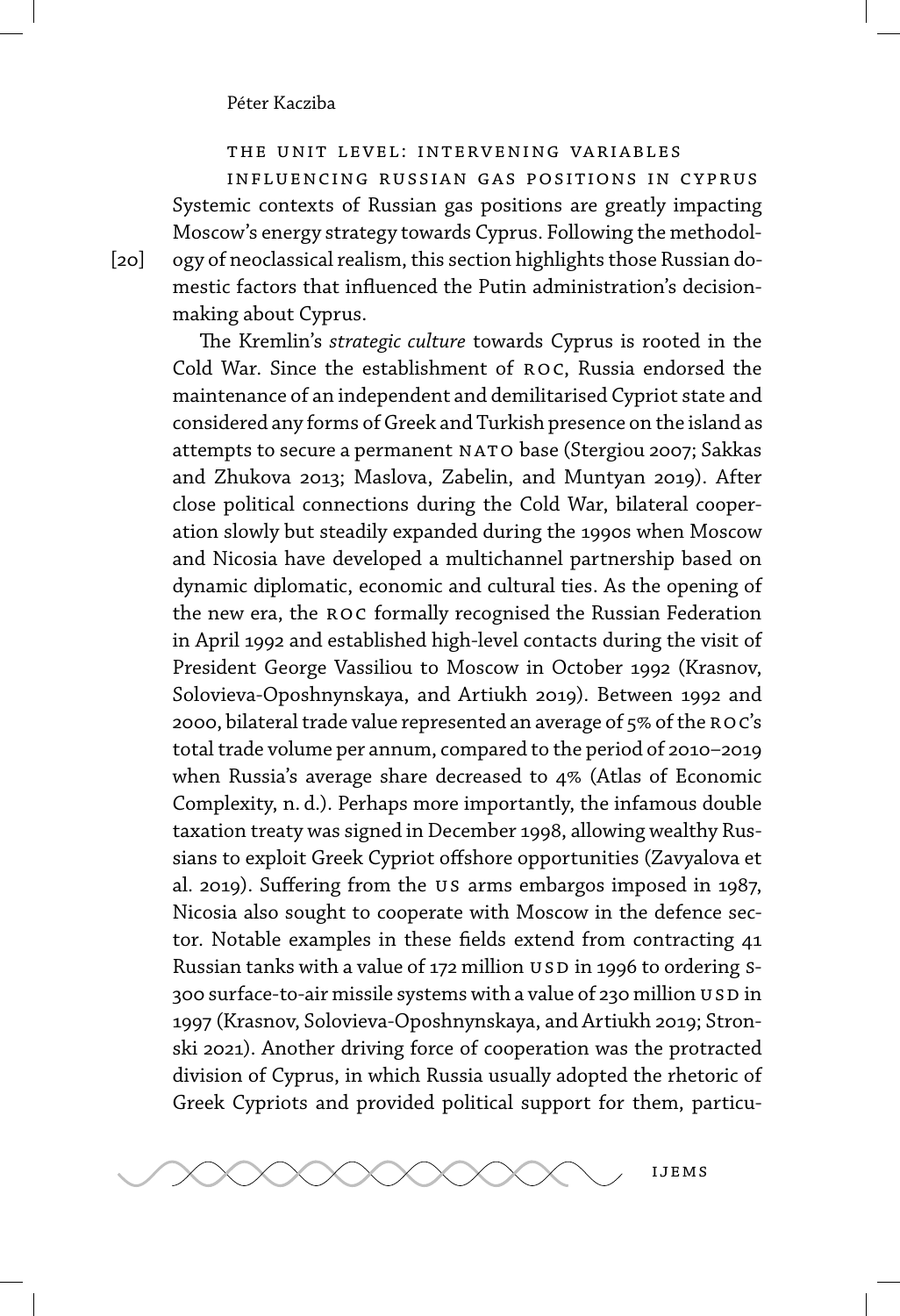larly in the UN Security Council. Russia's stance on protecting legal frameworks has also extended to other areas. Contrary to Turkish positions, Moscow upheld compliance with un conventions on the law of the sea, thus seemingly supporting the interests of Nicosia in the Eastern Mediterranean maritime disputes. In return, the ROC has proved to be tolerant towards Moscow's controversial foreign policy actions and was often accused of representing Russian interests in the EU (Leonard and Popescu 2007; Orenstein and Kelemen 2017; Stronski 2019). In addition, Western concerns have also been related to stationing requests and particularly to the continuing pressures on Greek Cypriots to allow the establishment of Russian military presence on the island. Although Nicosia has rejected these requests, Moscow has secured an anchoring deal that let Russian navy vessels to refuel and resupply at Greek Cypriot ports (Stergiou 2019).

These historical and contemporary dynamics outline the Russian strategic culture towards Cyprus. Both the Soviet Union and the Russian Federation viewed (and views) the island as an area of strategic importance, enabling Moscow to counterbalance NATO interests and promote its influence in the region (Maslova, Zabelin, and Muntyan 2019). Russia has therefore seen the island as a 'strategic cake' from which the Western (uk, us) and regional (Greece, Turkey) powers had already taken their slice in the 1960s and 1970s, and therefore, to maintain the regional balance of power, Russia has also a right to claim its share. Over the past decades, Russia has sought to legitimise this ambition in several ways, including seeking to become an official stakeholder of Cypriot peace negotiations or, like the uk, claiming basing areas. As the Western powers have categorically rejected a *de jure* representation in all cases, Russia has established sector-specific influences. During the Cold War, this was mainly linked to the communist party akel, while in the early 2000s it slowly spread to the financial sector (Sakkas and Zhukova 2013; Pritchett 2021).

Although Russia has established close cooperation with ROC at the beginning of the 21st century, it is crucial to underline that Moscow does not overestimate the significance of the island. As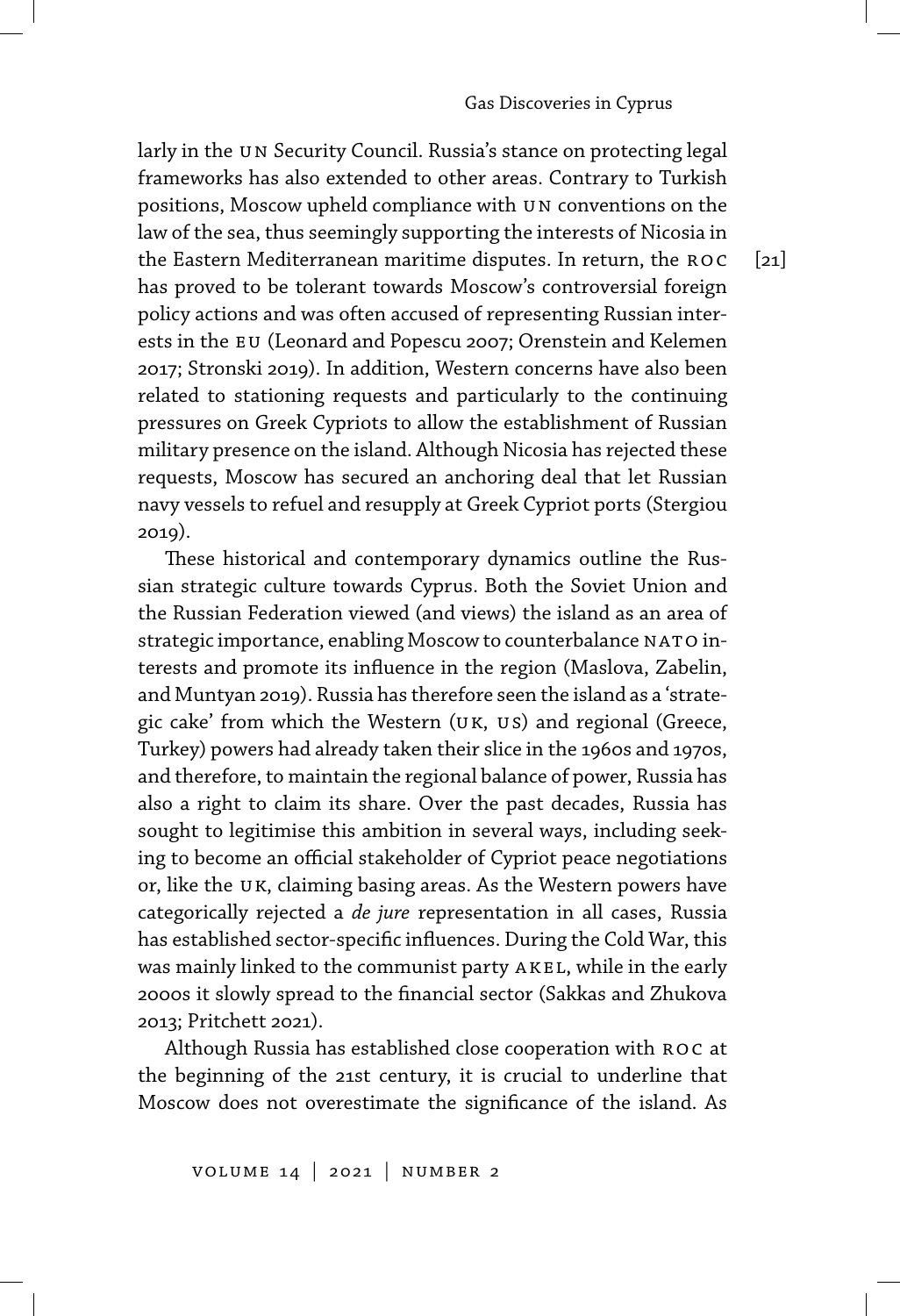highlighted earlier, Turkey and Syria are the most important regional actors for Russia, and therefore it subordinates its interests in Cyprus to them. This can be seen, on the one hand, in the attitude towards the Cyprus conflict, in which Russia supports the Greek Cypriots rhetorically but in practice does not go against vital Turkish interests. On the other hand, it is also evident in Russia's attitude towards Cypriot gas developments, in which Moscow does not seek to oppose either Turkish or its own interests. To sum up, Russia's foreign policy in Cyprus reflects Moscow's global and regional strategy and it is based on maintaining (or establishing) the balance of power and enhancing multipolarity.

As the strategies of Russia's vital policy areas are firmly centralized, it is reasonable to claim that the previous section also reflects the Russian *leaders' perceptions* towards Cyprus. Russian presidents have traditionally maintained good relations with Greek Cypriot counterparts, largely due to the common Orthodox heritage and the fact that some of the Greek Cypriot leaders were educated in the Soviet Union or the Eastern Bloc (George Vassiliou, Demetris Christofias). This attitude is reflected in the frequency of high-level visits, with Russian and Greek Cypriot presidents meeting 13 times between 1991 and 2019 (Krasnov, Solovieva-Oposhnynskaya, and Artiukh 2019). Although this is less than the volume of eu summits involving Greek Cypriot leaders, it is much more than the number of meetings (1) between the us and Cyprus presidents. Moscow's greater interests indicate that Russian leaders attach considerable importance to developments in Cyprus.

However, this importance is limited and selective. Statements by President Putin and Foreign Minister Sergey Lavrov indicated that Russian leaders have three particularly important themes concerning Cyprus: multilateralism and strengthening the role of the un in maintaining stability and peace; supporting basic principles of international law; and further enhancing of economic relations (Gotev 2015; Christou 2020; tass 2020, 2021). While the selective application of these issues is itself indicative, it is important to note that Russia does not necessarily support Greek Cypriot positions on these three issues either. This became apparent in September



 $\lceil 22 \rceil$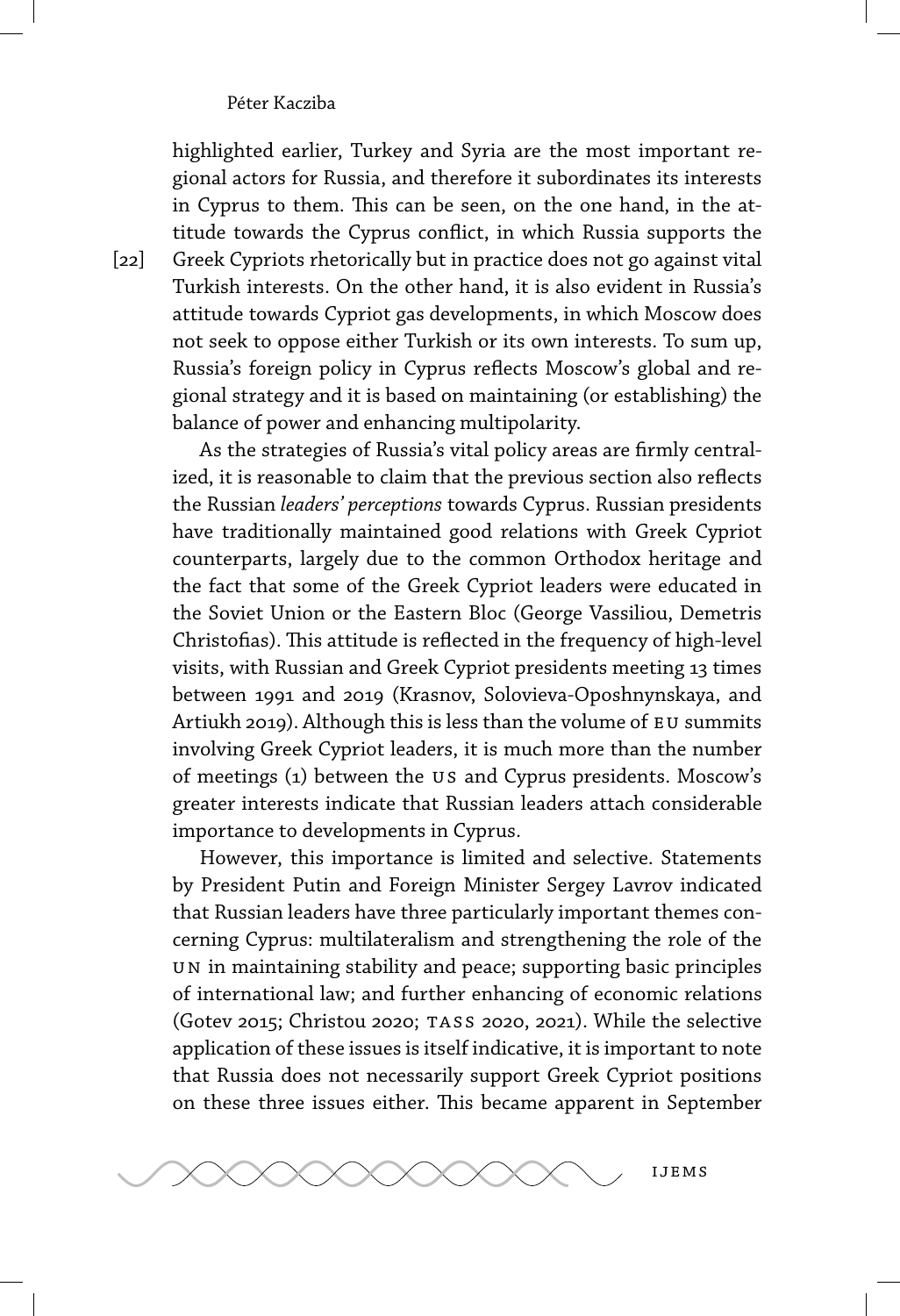2020, when President Anastasiades asked for Russian assistance in the maritime disputes with Turkey, and though Moscow offered mediation, it avoided openly supporting the Greek Cypriot positions, rather promoting the search for compromise (TASS 2021).

These selective positions reveal that Russian leaders are essentially tying their Cyprus strategy to Turkey, and more precisely subordinating their support for Greek Cypriots to Russian interests in Turkey. In the minds of Moscow's leaders, the most important element of Greek Cypriot-Russian relations is therefore neither the settlement of the Cyprus conflict nor the emergence of Greek Cypriot gas production, both red flags for Turkey, rather the conservation of island-wide stability which also allows the preservation of Russian economic and strategic positions (Baev 2014).

While in the theoretical framework of Ripsman, Taliaferro, and Lobell (2016) the perceptions of leaders (or 'leader images') refer to the beliefs and perceptions of individual decision-makers, domestic institutions cover wide ranges of state structures, informal institutions and processes affecting decisions of policymakers. When analysing the influence of Russian *domestic institutions* in Cyprus, the role of financial and energy sectors requires special attention. Both sectors include public, corporate, and mixed actors, and as a result of the formal and informal connections to government circles, these actors have an impact on Russian decision-making processes. The Russian financial sector has traditionally viewed the island as a key destination and an offshore haven. After the Greek Cypriot economic crisis (2013–2014) the European troika sought to end offshore opportunities as a condition to its €10 billion bailout, however, these sets of rationalization efforts have produced mixed results. According to the Central Bank of Russia (2021), the accumulated direct investments to Cyprus still amounted to 178 billion us D at beginning of 2021, representing about 40% of the total Russian outward investments. In the corresponding period, direct investments from Cyprus amounted to 156 billion USD, which constituted around 29% of the total direct investments in Russia. These figures show no significant divergence in the case of outward investments from Russia to Cyprus, but signal some negative changes in

volume 14 | 2021 | number 2

[23]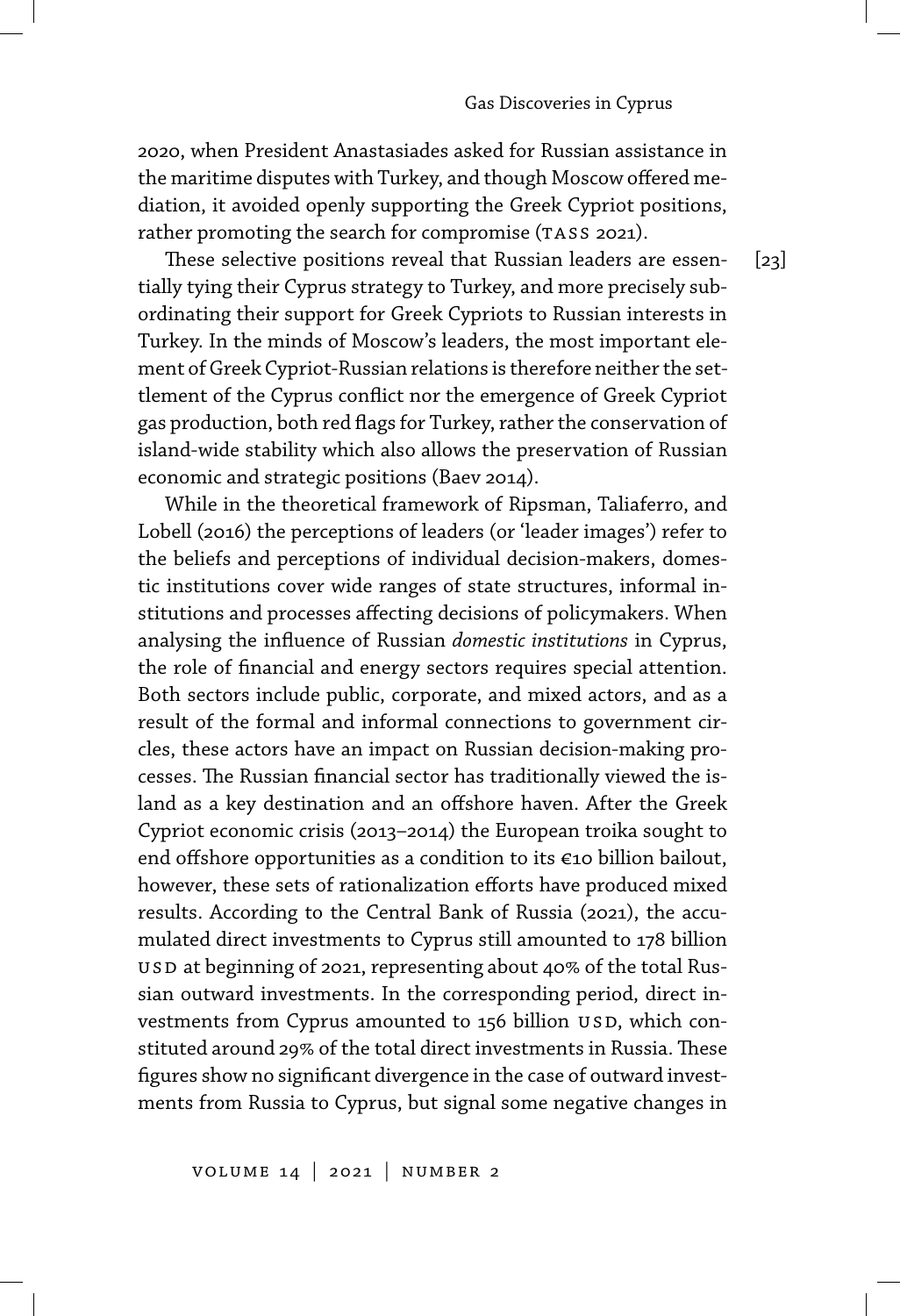the case of inward investments to Russia from Cyprus (figure 1 and figure 2).

Compared to the statistics recorded before the Greek Cypriot economic crisis, investments originating from Cyprus represented an average of 34% of total investments in Russia between 2009-2013, while, in the same period, Russian investments to Cyprus amounted to an average of 37% of the total outward investments. The decreasing value of outbound Cypriot investments indicates that the comfortable Russian positions in the Greek Cypriot financial sector began to change, partly due to Western pressure on Nicosia, partly due to the Kremlin's monetary decisions to increase tax on dividends earned in offshore havens (Zavyalova et al. 2019; Tokarev 2021). The first results of these changes are already being felt in Cyprus. According to the Central Bank of Cyprus (2021), the value of deposits owned by non-EU citizens decreased from 21,5 billion eur in 2012, to 11,8 billion eur in 2014, and to 6,2 billion in August 2021. The outflow of non-eu capital is significant, though does not include those Russians who invested at least 2 million EUR in real estate and received Cypriot citizenship (Stronski 2021). According to Pritchett (2021), about half of the 3153 Cypriot 'golden passports' issued between 2013 and 2020 were granted to Russian citizens, thereby reinforcing the Russian minority that amounted to 5-6% of the total population in 2018 (Stergiou 2019).

Besides the financial sector, another traditionally lucrative business was energy, as electricity generation in Cyprus is mainly oilbased, with Russian sources playing a prominent role. Cyprus has traditionally been one the most dependent regional actors on Russian mineral fuel, with an average of 19% of its resources originating in Russia between 2010 and 2018.This situation has been challenged by the discovery of Cypriot gas on the one hand, and the expansion of Western energy interests in Cyprus on the other. As in the case of Greece, imports of Russian mineral fuels to ROC have also decreased since 2014, representing an average of 13% share between 2015 and 2018. While these losses will not knock out Russia's oil companies, they do signal that regional consumers may slowly but steadily replace oil imports with domestic gas resources.



 $[24]$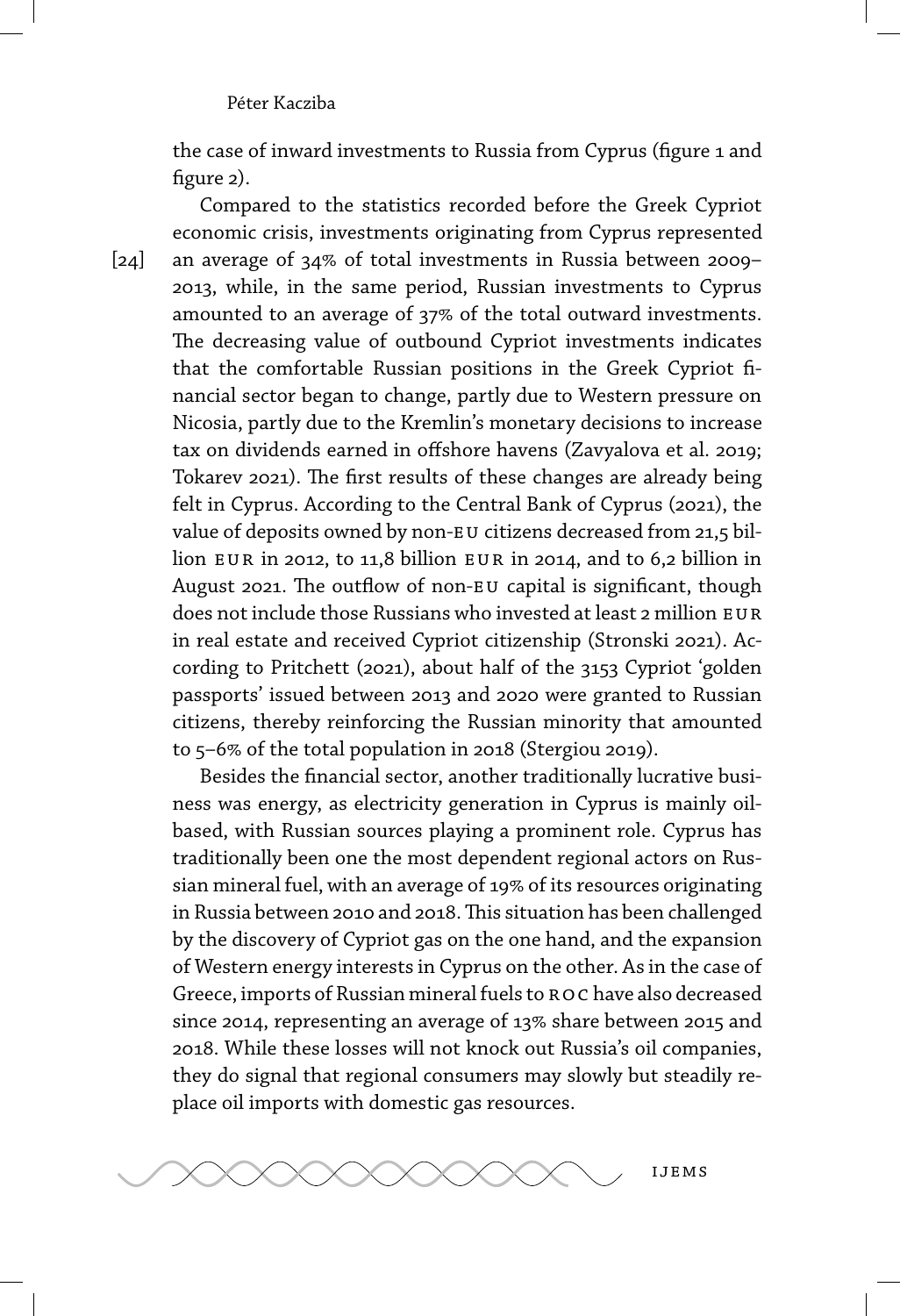

#### Gas Discoveries in Cyprus

0%



[25]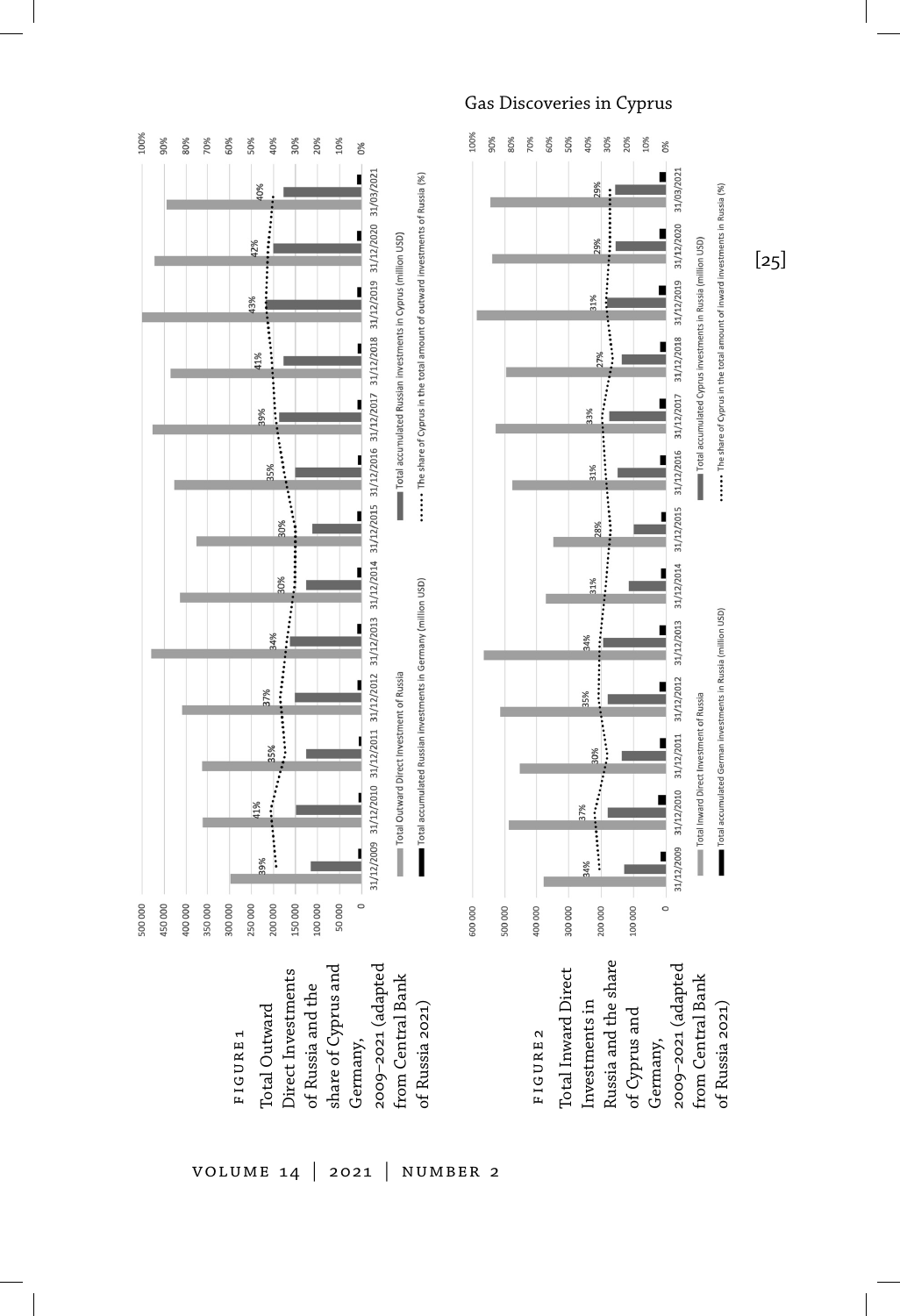Due to these developments, Russian decision-makers have been presented with two strategic choices regarding gas discoveries in Cyprus.The first is that Moscow gains influence in the Greek Cypriot gas industry, thereby obtaining further economic and political capital in the roc but confronting Ankara's interests and risking positions in Turkey. The second is that Russia tries to maintain its economic and political positions in Cyprus but distances itself from the gas developments, thus keeping Ankara pleased by accepting losses in the Greek Cypriot energy sector. In terms of foreign policy choices, Russian leaders selected the second option, prioritising regional energy and strategic interests over potential power maximisation in Cyprus.

foreign policy outcomes and discussion The systemic and unit-level variables outlined above have determined foreign policy outcomes and defined Russian decisions over Greek Cypriot gas opportunities. These systemic and internal features contoured a particularly complex situation in which Russia's global and regional interests, as well as the concerns of certain unitlevel factors, limited Moscow's ability to engage in the gas developments of Cyprus. Table 5 briefly summarises these developments and outlines some of the main Russian-related activities that have taken place since the discovery of gas in Cyprus.

The table 5 reveals that Russia was seeking to gain more prominent gas positions mainly before 2014. During this period, Novatek and Rosneft showed greater interests, although neither managed to take positions. The long-term absence of state-owned Gazprom is certainly indicative, as is the Turkish warning to expel all energy companies involved in the explorations in the disputed EEZ of Cyprus. Gazprom's attempts to obtain a drilling license in 2013 is a notable exception and an indication of short-term responses to rapidly emerging opportunities offered by the financial crisis of ro c. These attempts, however, cannot be regarded as long-term strategic goals. On the contrary, Gazprom remained distant from the Greek Cypriot gas developments in the long-term and allowed other Russian companies to participate in the upcoming licenc-

[26]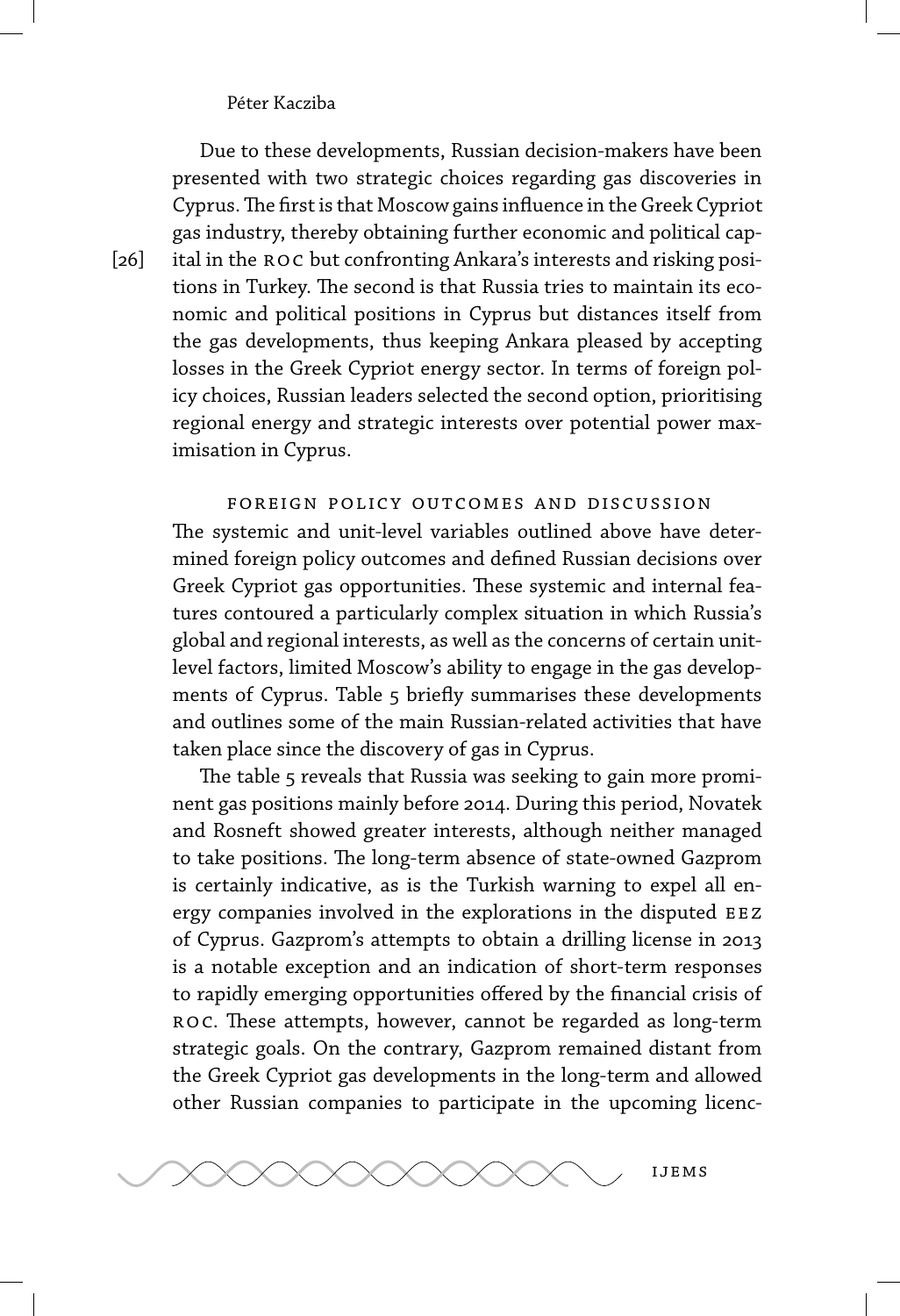| Event                                                                                                                                                                                             | Year |
|---------------------------------------------------------------------------------------------------------------------------------------------------------------------------------------------------|------|
| Cyprus completes its first licencing round - no Russian bid                                                                                                                                       | 2007 |
| Russian navy nears gas drilling zone in the Cyprus EEZ                                                                                                                                            | 2011 |
| Discovery of Aphrodite gas field by Nobel Energy in Block 12                                                                                                                                      | 2011 |
| President Christofias expressed hopes that Russian companies would<br>participate in the second licensing round of Cyprus                                                                         | 2012 |
| Turkey warns it will shun firms involved in Cyprus oil and gas drillings                                                                                                                          | 2012 |
| Cyprus completes its second licencing round: Nicosia decided to award<br>Consortium led by Total, Novatek and GPB Global Resources for the<br>Block 9                                             | 2012 |
| The Greek Cypriot government announced its decision to end talks<br>with the French-Russian consortium over licencing rights of Block 9,<br>choosing instead to start negotiations with ENI-KOGAS | 2012 |
| Greek Cypriot Parliamentary delegation arrived in Moscow: Russia<br>claims it has a strategic interest in the energy developments of Eastern<br>Mediterranean                                     | 2013 |
| Itera owned by Rosneft attempts to negotiate with Cyprus Public Gas<br>Company to supply gas for electricity production; negotiations fail                                                        | 2013 |
| Gazprom proposed to undertake the financial restructuring of Cyprus<br>banks in exchange for exploration rights                                                                                   | 2013 |
| Cyprus' third licensing-round for blocks 6, 8 and 10 - no Russian bid                                                                                                                             | 2016 |
| Discovery of Calypso gas field by ENI in Block 6                                                                                                                                                  | 2017 |
| Russia warns Cyprus against allowing US military deployment on the<br>island                                                                                                                      | 2018 |
| Discovery of Glaucus gas field by Exxon Mobil and Qatar Petroleum in<br>Block 10                                                                                                                  | 2019 |
| Three consortia running for Cyprus LNG terminal construction - no<br>Russian bid                                                                                                                  | 2019 |
| Novatek bid for supplying LNG to Cyprus                                                                                                                                                           | 2019 |
| Eni and Total have postponed exploratory drilling in Cyprus due to<br>COVID-19                                                                                                                    | 2020 |
| Anastasiades calls Putin to help ease gas search tensions with Turkey                                                                                                                             | 2020 |

table 5 Key Events Linked to Russia in the Gas Developments of Cyprus

NOTES Based on the archives of Reuters, Hürriyet and Cyprus Mail.

ing rounds. This behaviour demonstrates that Russia was pursuing mixed strategies until 2014, and while Gazprom's absence attempted to appease Ankara, Moscow still sought to maximise its power po-

volume 14 | 2021 | number 2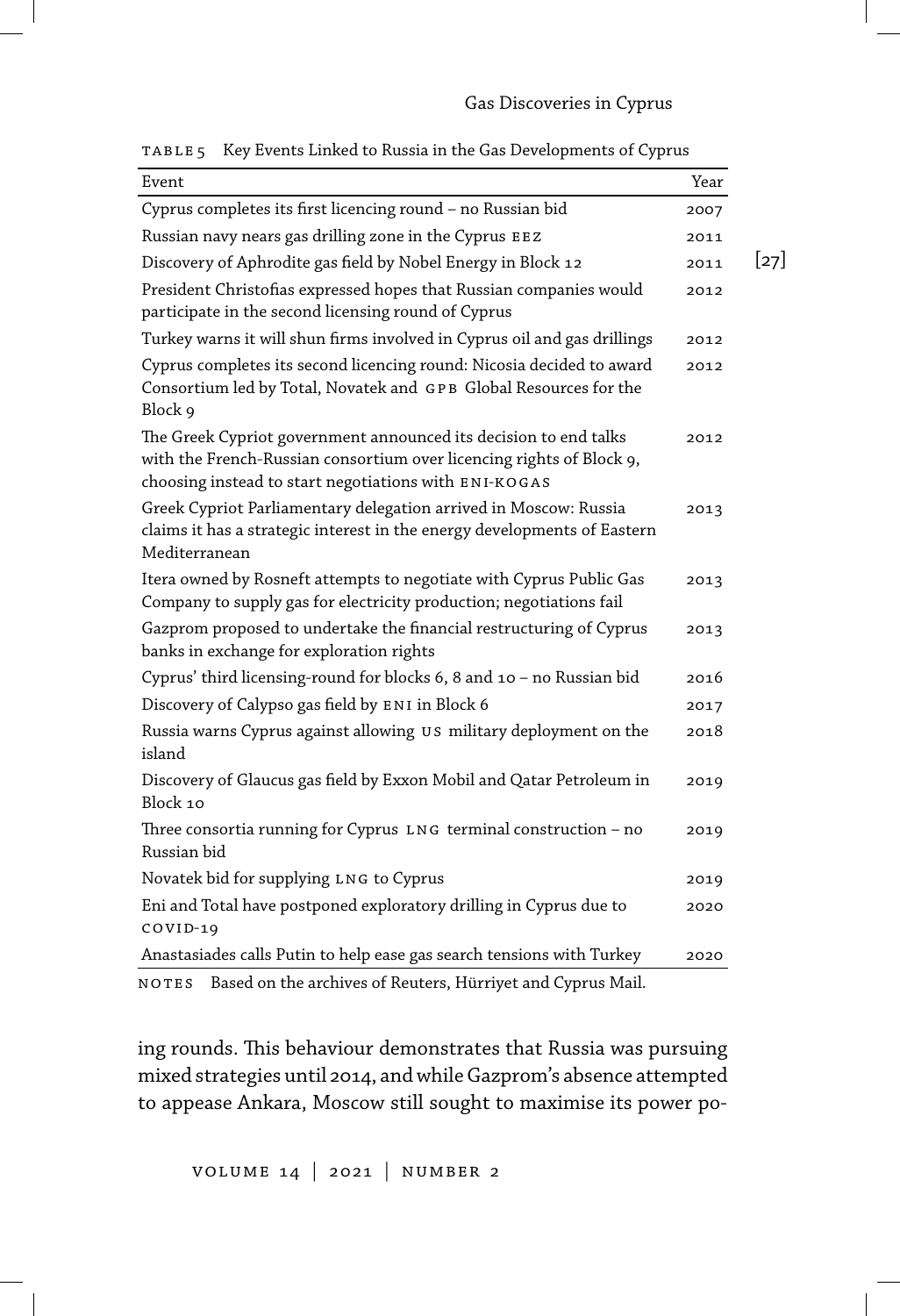tential through other companies. During this period, Russia followed the same tactics in Cyprus as in other states in the region and tried to obtain exploration and drilling rights.

While before 2014 Russia was trying to take its share from Cypriot gas deposits, after 2014 it abandoned its balancing strategy. From this period onwards, Moscow distanced itself from all major opportunities and concentrated on consolidating its dominant role in the economic sector. It is important to note that Russia at the same time remained active in other regional theatres: Rosneft secured a 30 stake of Egyptian Zohr gas field in December 2016; Total, Eni and Novatek consortium obtained two Lebanese licenses in December 2017; while in the same year Damascus granted exclusive exploration and production rights for Russia. Perhaps more importantly Gazprom has received Ankara's permission to construct TurkStream Line 1 in 2016 and Line 2 in 2018 (Pinchuk 2016; Geropoulos 2018).

These activities indicate that the Russian strategy of gaining energy positions based on classical realist logic has only changed in the case of Cyprus. According to the findings of the present study, the policy shift may have occurred due to the following reasons:

- From 2014 onwards, the deteriorating Russian-EU relations and the uncertain fate of Nord Stream 2 have made the construction of TurkStream increasingly important for Russia. For this reason, Moscow was reluctant to oppose Ankara's ambitions in Cyprus and deliberately distanced itself from the otherwise low-profit Greek Cypriot gas opportunities.
- Russia has been considering its national and corporate energy interests and has not intended to assist and support the emergence of potential competitors with eu membership.
- Consequently, Russia did not protest excessively when its companies were side-lined in licensing tenders and, despite its heavy political and economic presence on the island, it has not clashed with the EU member ROC to further Russian gas interests.

These findings enable the study to test the hypothesis, which argued that the absence of Russian involvement in the Greek Cypriot



[28]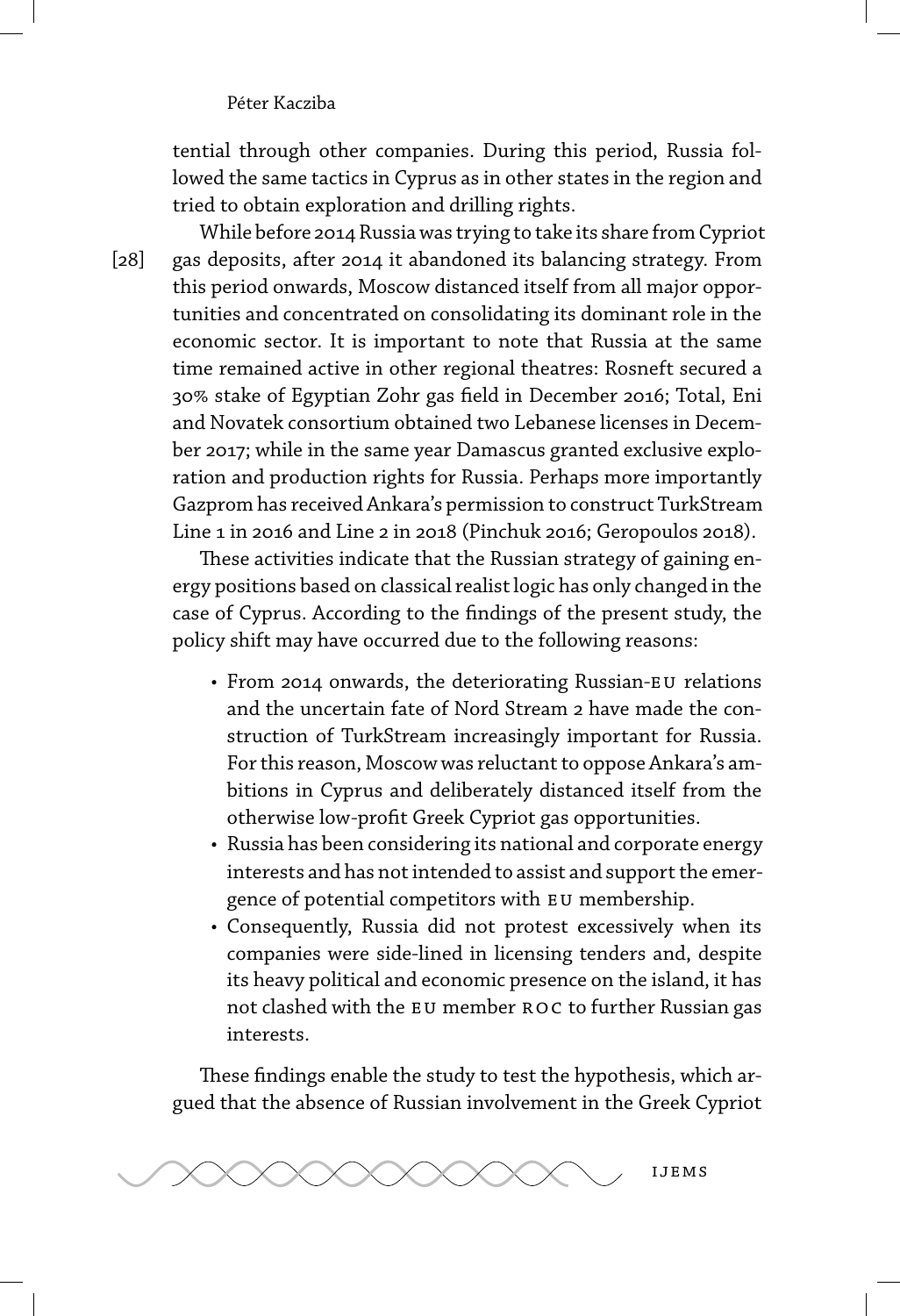gas developments has not only been caused by systemic obstacles, but also by the interests of domestic variables. More precisely, the hypothesis argued that *systemic and domestic variables both constrained the otherwise predictable Russian involvement in the Greek Cypriot gas affairs, thus forcing national stakeholders to stay away from seemingly beneficial opportunities.* The analysis has shown that Russia's strategic choice to limit its role in the Greek Cypriot gas sector was indeed influenced by both systemic and unit-level factors. At the systemic level, the advancement of Russian gas interests in Cyprus has been constrained by variables of Russian-EU, Russianus, Russian-Turkish and Turkish-Greek Cypriot relations, forming a sensitive geopolitical situation in which Moscow had to choose between its systemic and Cypriot interests. These systemic constraints were compounded by domestic variables. The attitude of the *strategic culture* proved to be a cornerstone in this respect, as it pragmatically subordinated Russian interests in Cyprus to those in Turkey. *Leader images* have amplified these tendencies and defined Cypriot gas opportunities along with Russian interpretations of the balance of power. Such interpretations seemed to consider Russian positions in the Greek Cypriot *financial sectors* as Moscow's spheres of interest, while they also appeared to recognise and respect realms of the Cyprus equilibrium dominated by other actors.This balancing policy, however, was not driven by cooperative attitudes, rather by ambitions to protect economic positions in Cyprus on the one hand, and safeguard regional interests of Russian *gas corporations* on the other. These corporations would have been able to gain important stakes in the gas developments of Cyprus and thus hold major economic and political positions in an EU member state. Nevertheless, the possibilities offered by Turkey far outweighed these potentials and reduced the relative value of Cypriot gas opportunities. All in all, the results confirmed arguments of the hypothesis and proved the influential impacts of systemic and domestic factors. Among these, both external and internal factors played important parts: systemic components laid down the foundations of external conditions, which were filtered by domestic units along with major strategic objectives. Thus, it is worth noting that the analysis has not only

 $[29]$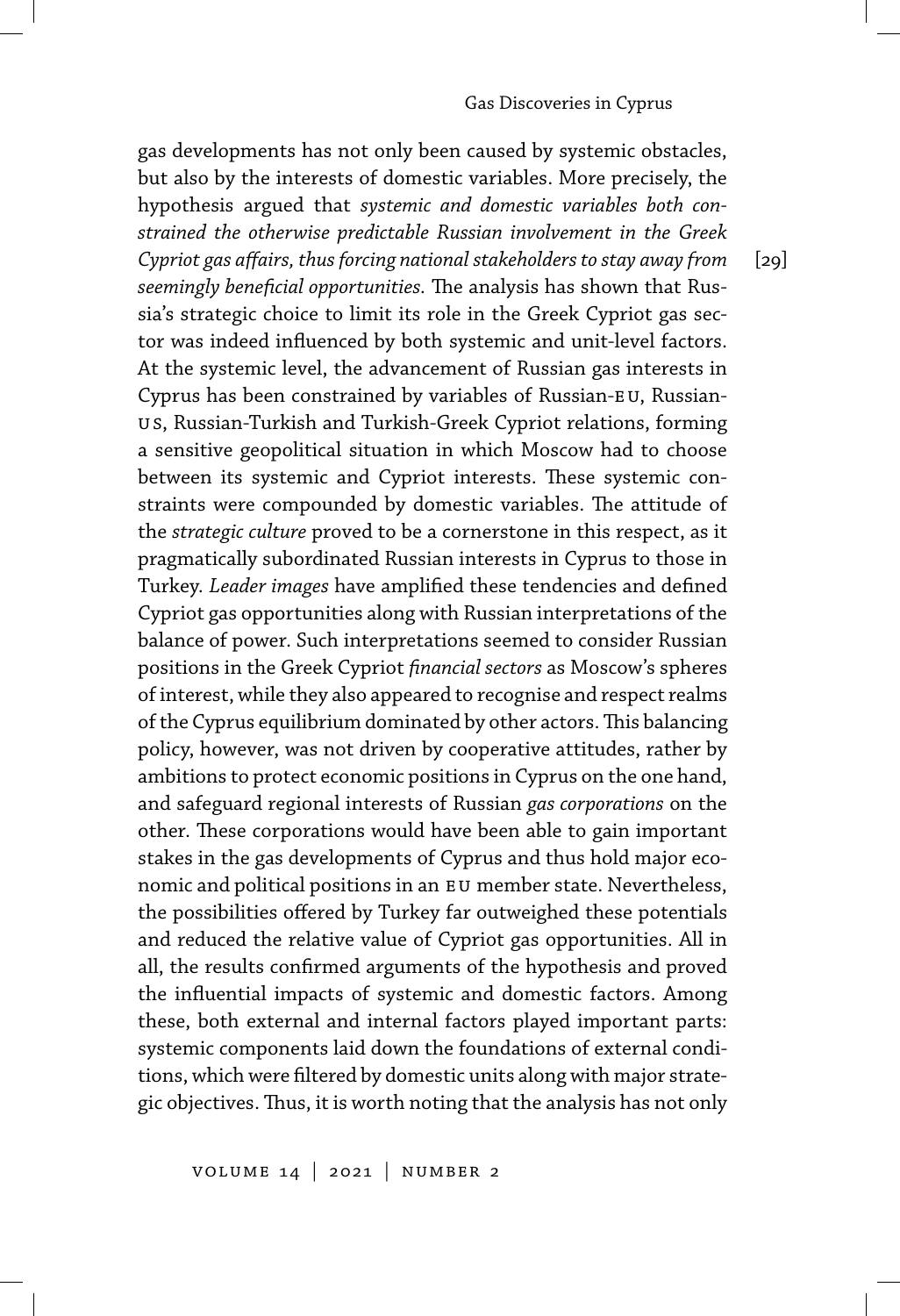demonstrated the analytical potential of neoclassical realism but also showed its ability to reform the traditional realist arguments and comprehend international politics as a mature theory of IR.

#### $[30]$ conclusion

In the past decade, several new geopolitical factors have emerged in the Eastern Mediterranean. Among these, gas discoveries are particularly important because they can both benefit and harm regional and global actors. They can benefit if national energy consumption is supplemented with local gas resources, exports generate financial surpluses, and governments exploit discoveries as geopolitical gains. Nonetheless, they can also cause harm if benefits and profits are not distributed among regional actors and utilized only by a selected few. Due to such dichotomies, states adopt realist strategies and apply rational choice models to determine the ideal balance between domestic interests and potential systemic gains and risks.

Russia has used similar tactics to evaluate the costs and benefits of Greek Cypriot gas opportunities. Although the values of advantages and disadvantages have shifted several times over the past decade, possible benefits have never exceeded the potential costs. Moscow has therefore refrained from implementing the traditional realist logic in Cyprus and concentrated its power maximisation efforts on regional actors offering higher rewards. The process, however, was influenced not only by systemic factors but also domestic ones: potential national and corporate gains in Cyprus have been constrained domestically to secure more beneficial regional and European positions.The study, therefore, proved the significant impact of unit-level variables and confirmed the neoclassical realist position arguing that national power and systemic positions are translated to foreign policy outcomes through the lenses of domestic factors (Baylis, Smith, and Owens 2008).

It is important to note that the external and domestic parameters leading to these findings are far from being static. Consequently, Russia's priorities may change as new geopolitical factors emerge, forcing Moscow and Nicosia to develop closer energy ties. Possible geopolitical developments such as the discovery of new gas

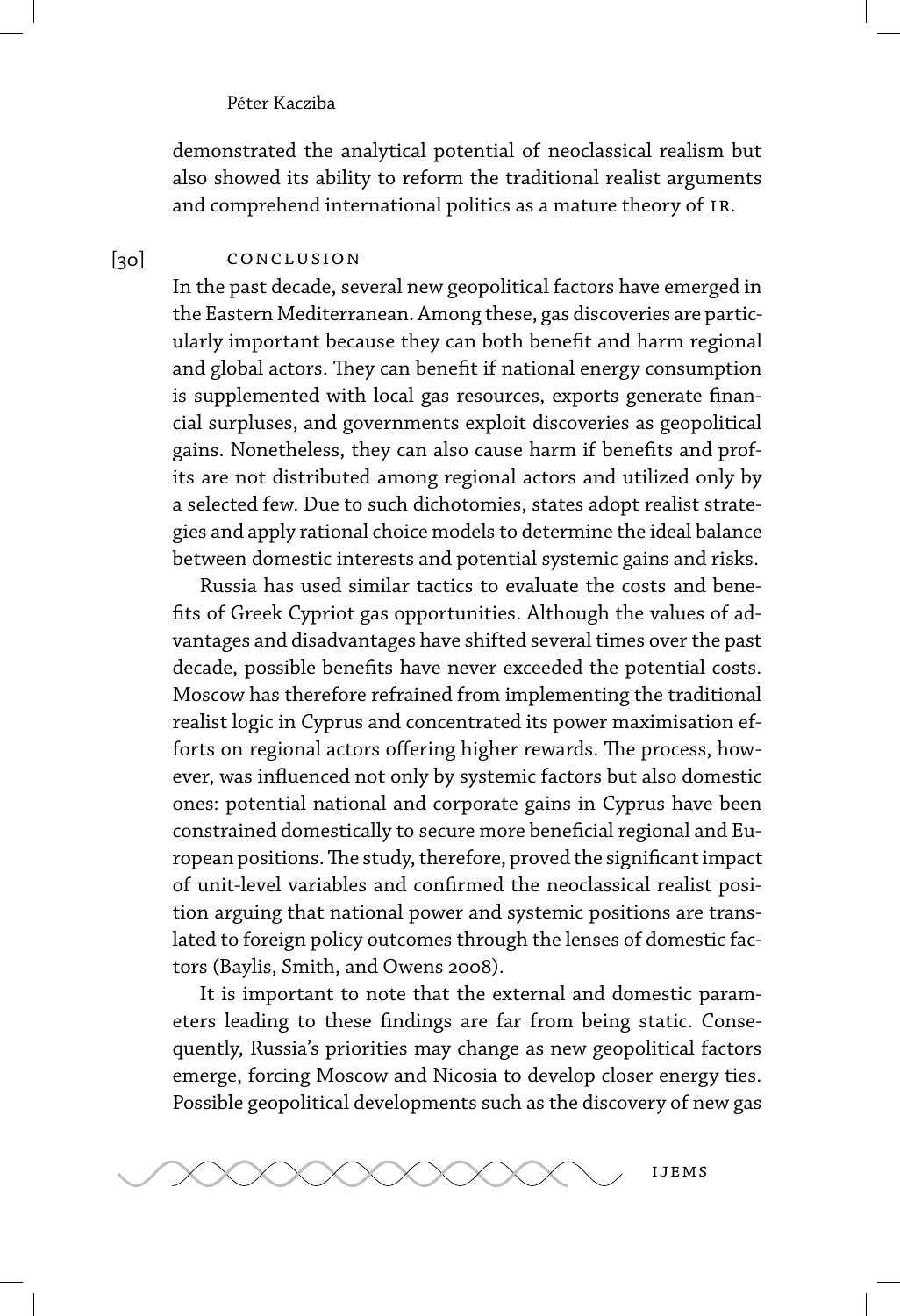reserves, the deterioration of Russian-Turkish relations or the commissioning of the East Med gas pipeline would certainly transform the components of regional equilibrium and raise Moscow's interests to rebalance by gaining stakes in the Greek Cypriot gas sector. To understand and interpret these developments, future research needs to pay more attention to Russia's role, as Moscow has not only returned to the region in recent years but has become an integral part of Eastern Mediterranean affairs.

 $\lceil 31 \rceil$ 

#### funding statement

Supported by EFOP-3.6.3-VEKOP-16-2017-00007: Young Researchers from Talented Students – Fostering Scientific Careers in Higher Education.

#### references

- Atlas of Economic Complexity. N. d. 'Trade statistics of Cyprus, 1992–2019.' https://atlas.cid.harvard.edu/countries/58.
- Baev, P. 2014. 'Russia Fakes Interest in Hydrocarbons in the Eastern Mediterranean.' In *East Mediterranean Hydrocarbons: Geopolitical Perspectives, Markets, and Regional Cooperation,* edited by A. Gürel, H. Tzimitras and H. Faustmann, 38-44. Nicosia: PRIO Cyprus Centre.
- Baylis, J., S. Smith, and P. Owens. 2008. *The Globalization of World Politics.* New York: Oxford University Press.
- Becker, M. E., M. S. Cohen, S. Kushi, and I. P. McManus. 2016. 'Reviving the Russian Empire: The Crimean Intervention through a Neoclassical Realist Lens.' *European Security* 25 (1): 112–33.
- Bowlus, J. 2020. 'Eastern Mediterranean Gas: Testing the Field.' European Council of Foreign Relations. https://ecfr.eu/special/eastern\_med/gas \_fields.
- bp. 2012. *Statistical Review of World Energy.* 61st ed. https://www .laohamutuk.org/DVD/docs/BPWER2012report.pdf.
	- ———. 2013. *Statistical Review of World Energy.* 62nd ed. https://www .rrojasdatabank.info/bpworld2013.pdf.
	- ———. 2014. *Statistical Review of World Energy.* 63rd ed. http://large .stanford.edu/courses/2014/ph240/milic1/docs/bpreview.pdf.
	- ———. 2015. *Statistical Review of World Energy.* 64th ed. http://large .stanford.edu/courses/2015/ph240/zerkalov2/docs/bp2015.pdf.
	- ———. 2016. *Statistical Review of World Energy.* 65th ed. http://large .stanford.edu/courses/2016/ph240/stanchi2/docs/bp-2016.pdf.
- ———. 2017. *Statistical Review of World Energy.* 66th ed. https://www .connaissancedesenergies.org/sites/default/files/pdf-actualites/bp -statistical-review-of-world-energy-2017-full-report.pdf.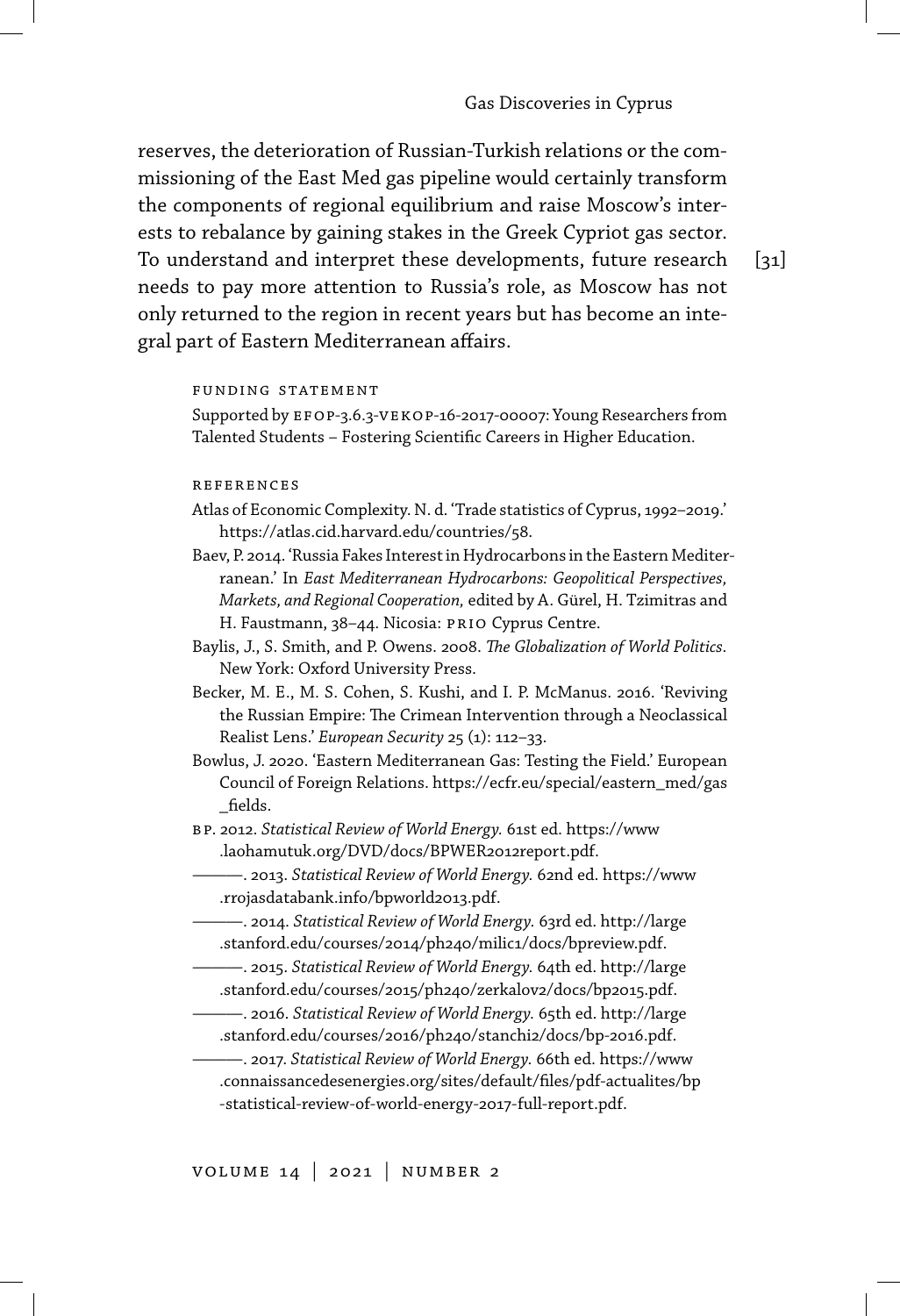———. 2018. *Statistical Review of World Energy.* 67th ed. https://www.bp .com/content/dam/bp/business-sites/en/global/corporate/pdfs /energy-economics/statistical-review/bp-stats-review-2018-full -report.pdf.

———. 2019. *Statistical Review of World Energy.* 68th ed. https://www.bp .com/content/dam/bp/business-sites/en/global/corporate/pdfs /energy-economics/statistical-review/bp-stats-review-2019-full -report.pdf.

———. 2020. *Statistical Review of World Energy.* 69th ed. https://www.bp .com/content/dam/bp/business-sites/en/global/corporate/pdfs /energy-economics/statistical-review/bp-stats-review-2020-full -report.pdf.

———. 2021. Statistical Review of World Energy. 70th ed. https://www.bp .com/content/dam/bp/business-sites/en/global/corporate/pdfs /energy-economics/statistical-review/bp-stats-review-2021-full -report.pdf.

Central Bank of Cyprus. 2021. 'Deposits of Rest of theWorld Residents Held with mfis.' *Monetary and Financial Statistics,* September. https://www .centralbank.cy/en/publications/monetary-and-financial-statistics /year-2021.

Central Bank of Russia. 2021. 'Direct Investment of the Russian Federation Abroad: Positions by Instrument and Partner Country, 2021.' https://www.cbr.ru/eng/statistics/macro\_itm/svs/.

Česnakas, G. 2010. 'Energy Resources in Foreign Policy: A Theoretical Approach.' *Baltic Journal of Law & Politics* 3 (1): 30–52.

Christou, J. 2020. 'Anastasiades Asks Putin to Intervene with Erdogan over eez Violations.' *Cyprus Mail,* 30 July. https://cyprus-mail.com/2020 /07/30/anastasiades-asks-putin-to-intervene-with-erdogan-over-eez -violations.

Cropsey, S., and E. Brown. 2014. *Energy: The West's Strategic Opportunity in the Eastern Mediterranean.* Washington, DC: Hudson Institute.

Demiryol, T. 2019. 'Between Security and Prosperity: Turkey and the Prospect of Energy Cooperation in the Eastern Mediterranean.' *Turkish Studies* 20 (3): 442–64.

Dimitrov, L. 2020. 'First Azeri gas Reaches Greece and Bulgaria via TAP.' icis, 31 December. https://www.icis.com/explore/resources/news /2020/12/31/10591649/first-azeri-gas-reaches-greece-and-bulgaria-via -tap.

ElBassoussy, A. 2018. 'East Mediterranean Gas: A New Arena for International Rivalry.' *Review of Economics and Political Science* 3 (2): 70–87.

Elia, C., T. Konstanopoulos, A. Maravelis, and A. Zelilidis. 2016. 'The Tectono-Stratigraphic Evolution of Eastern Mediterranean with Emphasis on Herodotus Basin Prospectivity for the Development of Hydrocarbon Fields.' *Bulletin of the Geological Society* 47 (4): 1970–9.



 $[32]$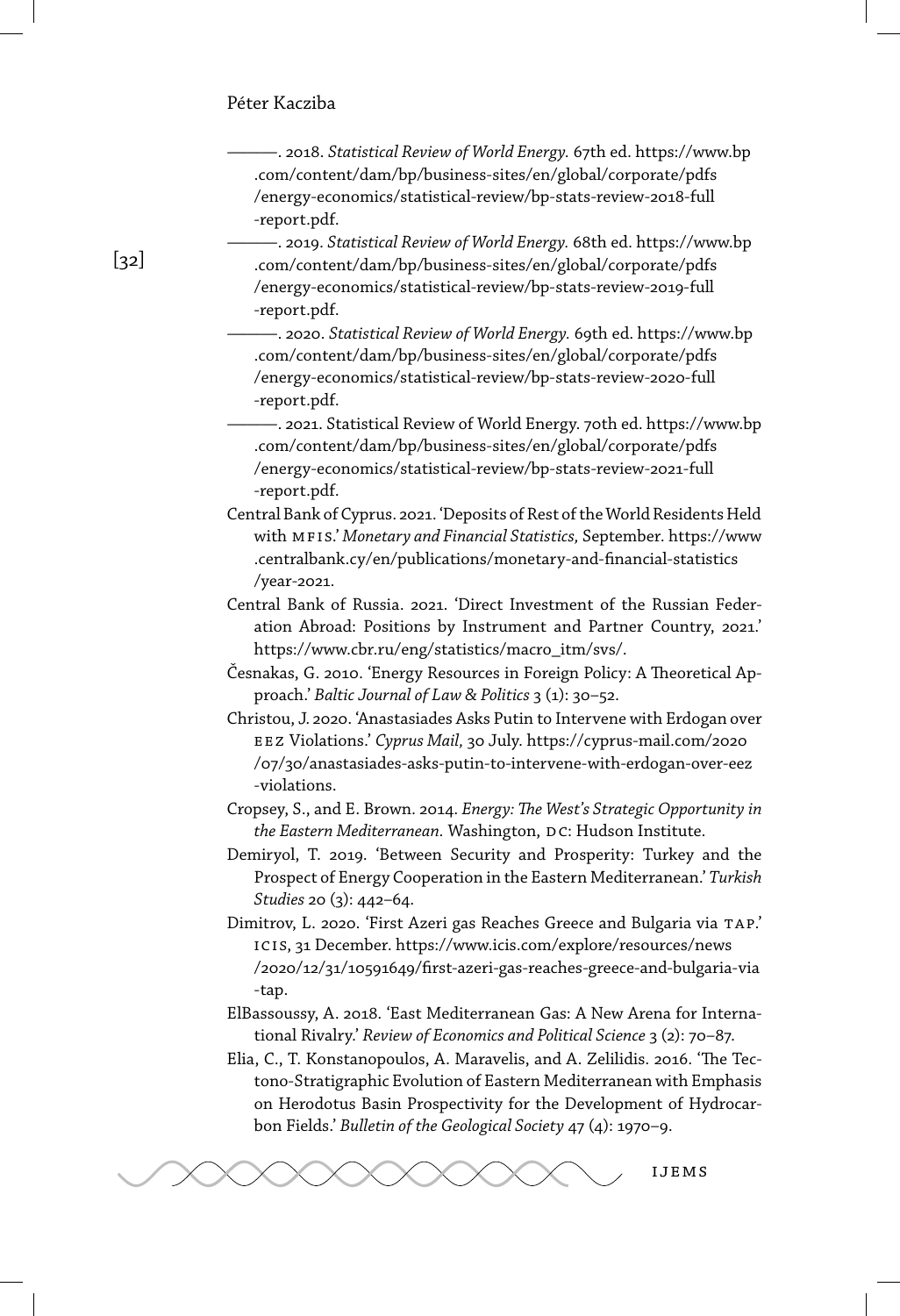- Ellinas, C., J. Roberts, and H. Tzimitras. 2016. *Hydrocarbon Developments* in the Eastern Mediterranean: The Case for Pragmatism. Washington, DC: Atlantic Council.
- EnergyPress. 2018. 'Geopolitical Factors to Restrict elpe Tender Participation.' 18 April. https://energypress.eu/geopolitical-factors -to-constrain-elpe-tender-participation.
- Ersoy, T. 2019. 'Emerging Alliances, Deteriorating Relations: Turkey, Israel and Greece in the Eastern Mediterranean.' In *Contemporary Israeli-Turkish Relations in Comparative Perspective,* edited by A. Sever and O. Almog, 101–37. Cham: Springer.
- Evaghorou, E. L. 2020. 'Energy Developments in the Eastern Mediterranean Region and Geostrategic Implications on the Cyprus Issue.' *International Journal of Euro-Mediterranean Studies* 13 (1): 109–34.
- Franco, M. 2021. 'Russian Grand Strategy and How to Handle It.' *Security Policy Brief,* no. 133.
- Gazprom. 2019. *Gazprom in Figures 2014–2018.* https://www.gazprom.com /f/posts/67/776998/gazprom-in-figures-2014-2018-en.pdf.
	- ———. 2020a. *Gazprom in Figures 2015–2019.* https://www.gazprom.com /f/posts/72/802627/gazprom-in-figures-2015-2019-en.pdf
	- ———. 2020b. 'Long-Term Contract for Gas Supplies to Greece Signed with Mytilineos.' 1 June. https://www.gazprom.com/press/news/2020/june /article506324.
- Geropoulos, K. 2018. 'Russia Resumes Construction of TurkStream Line 2 for Europe.' New Europe, 2 July. https://www.neweurope.eu/article /russia-resumes-construction-turkstream-line-2-europe/.
- Gilpin, R. 1981. *War and Change in World Politics.* New York: Cambridge University Press.
- Gotev, G. 2015. 'Putin and Anastasiades Celebrate their Cooperation.' Euractiv, 26 February. https://www.euractiv.com/section/global-europe /news/putin-and-anastasiades-celebrate-their-cooperation.
- Grigas, A. 2017. *The New Geopolitics of Natural Gas.* London: Harvard University Press.
- Gürel, A., F. Mullen, and H. Tzimitras. 2013. *The Cyprus Hydrocarbons Issue:* Context, Positions and Future Scenarios. Nicosia: PRIO Cyprus Centre.
- Högselius, P. 2019. *Energy and Geopolitics.* London: Routledge.

International Energy Agency. 2020a. *Gas 2020.* https://iea.blob.core .windows.net/assets/555b268e-5dff-4471-ac1d-9d6bfc71a9dd/Gas \_2020.pdf.

- ———. 2020b. *Global Energy Review 2019.* https://iea.blob.core.windows .net/assets/dc48c054-9c96-4783-9ef7-462368d24397/Global\_Energy \_Review\_2019.pdf
- International Gas Union. 2020. *Global Gas Report.* https://www.igu.org/wp -content/uploads/2020/08/GGR\_2020.pdf.
- Kazmin, R. 2016. 'Russia's Rosneft Delivers First lng Cargo to Egypt.'

volume 14 | 2021 | number 2

[33]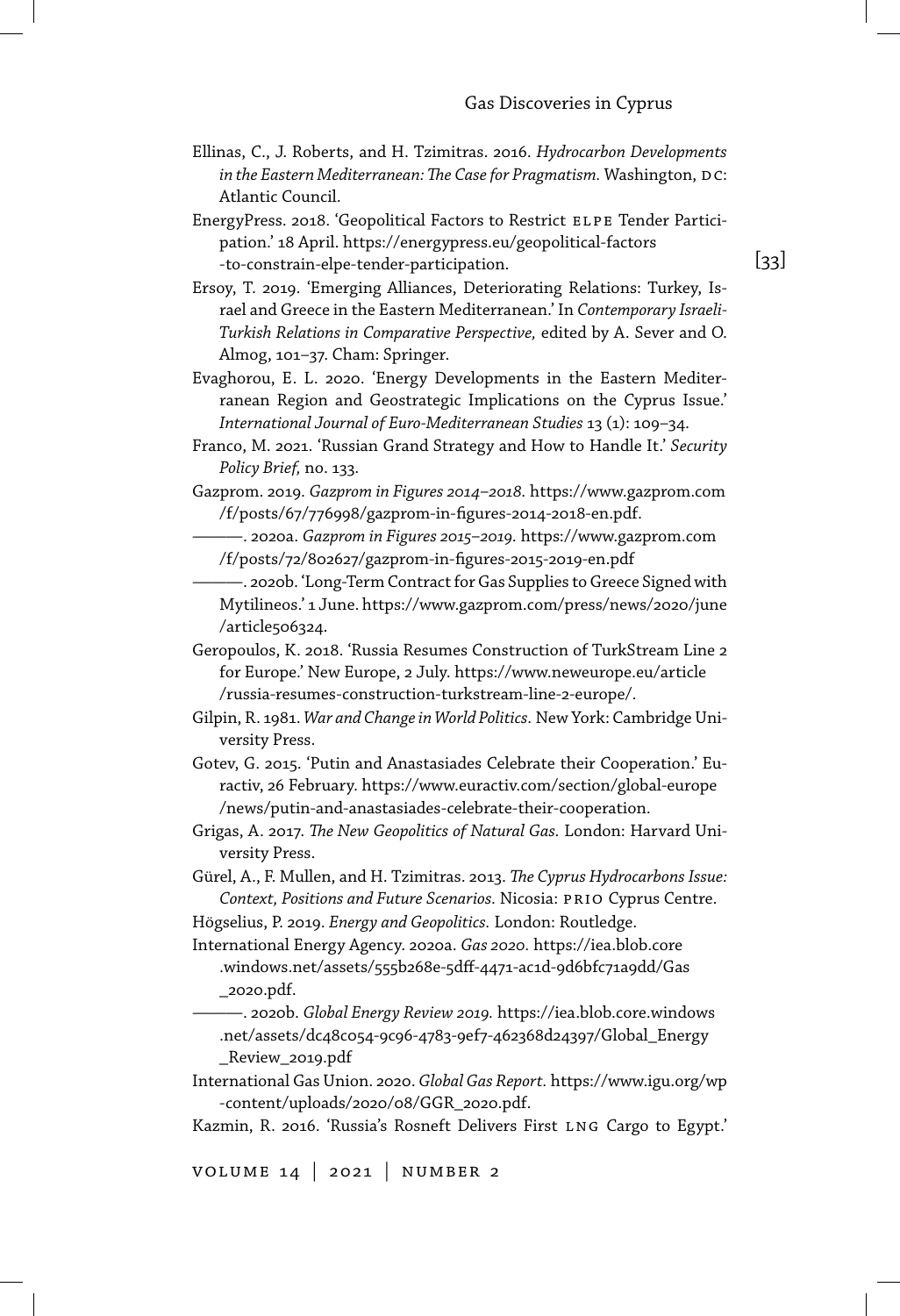icis, 6 May. https://www.icis.com/explore/resources/news/2016/05 /06/9995344/russia-s-rosneft-delivers-first-lng-cargo-to-egypt.

- Kirişci, K. 2014. 'Can the Prospect of East Mediterranean Gas Make Turkey Rethink its Cyprus Policy?' In *East Mediterranean Hydrocarbons: Geopolitical Perspectives,Markets, and Regional Cooperation,* edited by A. Gürel, H. Tzimitras, and H. Faustmann, 45-8. Nicosia: PRIO Cyprus Centre.
- Kiselyova, M., and V. Soldatkin. 2019. 'Rosneft Says Gas Output at Zohr in Egypt Surges to 11.3 bcm in H1.' Reuters, 14 August. https://www .reuters.com/article/rosneft-egypt-gas-idUKL8N25A3I4.
- Klare, M. T. 2017. 'The Changing Geopolitics of Oil and Gas.' In *The Geopolitics of Global Energy,* edited by Timothy C. Lehmann, 23–42. London: Lynne Rienner.
- Koduvayur, V., and G. Everett. 2019. 'Russia's Gas Web Ensnares Europe.' *Foreign Policy,* 17 April. https://foreignpolicy.com/2019/04/17/russiasgas-web-ensnares-europe.
- Krasnov, J. K., A. U. Solovieva-Oposhnynskaya, and V. V. Artiukh. 2019. 'Interstate Relations between Russia and Cyprus amid Geopolitical Contradictions in a Multipolar World.' *The Cyprus Review* 31 (1): 237–62.
- Kropatcheva, E. 2012. 'Russian Foreign Policy in the Realm of European Security through the Lens of Neoclassical Realism.' *Journal of Eurasian Studies* 3:30–40.
- Kutcherov, V., M. Morgunova, V. Bessel, and A. Lopatin. 2020. 'Russian Natural Gas Exports: An Analysis of Challenges and Opportunities.' *Energy Strategy Reviews* 30:1–10.
- Kuznetsov, N. G., I. I. Savvidy, N. D. Rodionova, and E. S. Tsepilova. 2017. 'Economic Cooperation of Russia and Greece during the Sanction Restrictions Period and the Policies to Strengthen the Integration Process.' *European Research Studies* 20 (1): 22–35.
- Leonard, M., and N. Popescu, N. 2007. *A Power Audit of eu-Russia Relations.* London: European Council on Foreign Relations. https://ecfr.eu/wpcontent/uploads/ECFR-02\_A\_POWER\_AUDIT\_OF\_EU-RUSSIA \_RELATIONS.pdf.
- Liu, D., and H. Xu. 2021. 'A Rational Policy Decision or Political Deal? A Multiple Streams' Examination of the Russia-China Natural Gas Pipeline.' *Energy Policy* 148 (b): 111973. https://doi.org/10.1016/j.enpol.2020 .111973.
- Mallinson, W., P. Kanevskiy, and A. Petasis. 2020. 'Then Is Now, but the Colours Are New: Greece, Cyprus and the Evolving Power Game between the West, Russia and Turkey in the Eastern Mediterranean.' *Journal of Balkan and Near Eastern Studies* 22 (3): 306–32.
- Mamedov, R. 2021. 'Russia: Towards a Balance of Interests in the Eastern Mediterranean.' In *The Scrambe for the Eastern Mediterranean,* edited by V. Talbot, 99–113. Milan: Istituto per gli Studi di Politica Internazionale.



## $\lceil 34 \rceil$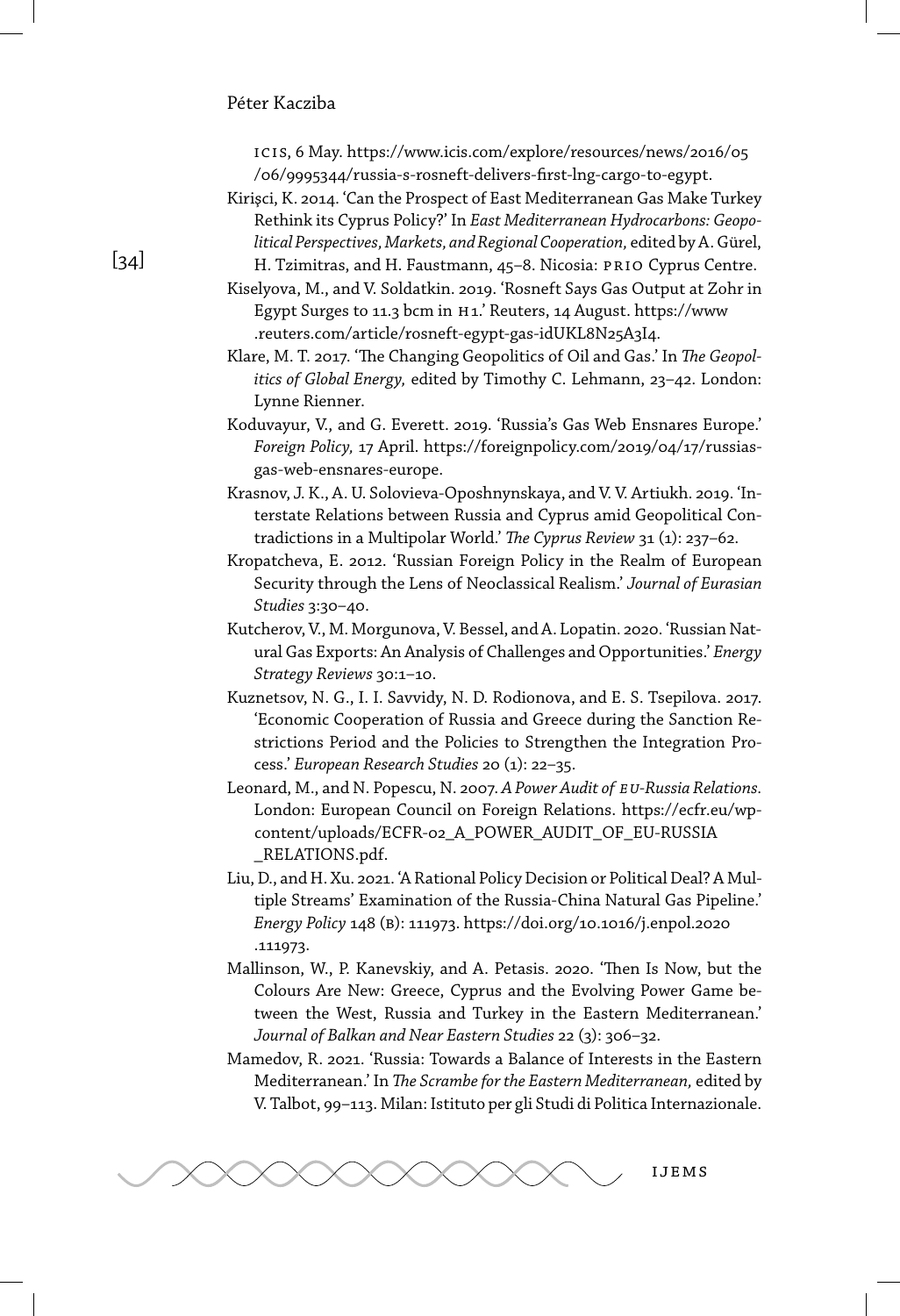- Marketos, T. N. 2021. 'Energy Geopolitics Crossovers in Central & Eastern Mediterranean at the Prize of the Energy Union Policy.' In *Aspects of the Energy Union: Application and Effects of European Energy Policies in se Europe and Eastern Mediterranean,* edited by M. Mathioulakis, 47– 71. London: Palgrave Macmillan.
- Maslova, E., S. Zabelin, and A. Muntyan. 2019. 'The Cyprus Issue: The View from Russia.' *The Cyprus Review* 31 (3): 199–219.
- Mavroyiannis, A. D. 2014. 'The Geopolitical Role of Cyprus in the Wider Context of the European Union.' Mediterranean Quarterly 25 (1): 54-64.
- Mearsheimer, J. J. 2001. *The Tragedy of Great Power Politics.* New York and London: Norton.
- Mehmet, O. and V. Yorucu. 2020. *Modern Geopolitics of Eastern Mediterranean Hydrocarbons in an Age of Energy Transformation.*Cham: Springer.
- Melakopides, K. 2016. *Russia-Cyprus Relations: A Pragmatic Idealist Perspective.* New York and London: Palgrave Macmillan.
- Morgenthau, H. J. 1948. *Politics among Nations: The Struggle for Power and Peace.* New York: Alfred A. Knopf.
- Nurieva, G. 2017. 'Natural Gas Factor in Israel–Turkey–Russia "Energy Triangle".' *Turkish Journal of Middle Eastern Studies* 4 (1): 102–29.
- Orenstein, M. A., and R. D. Kelemen. 2017. 'Trojan Horses in eu Foreign Policy.' *Journal of Common Market Studies* 55 (1): 87–102.
- Oxford Analytica. 2021. 'Gas Crunch Will Prolong the Energy Crisis into 2022.' *Expert Briefings,* 5 October. https://doi.org/10.1108/OXAN -DB264527.
- Özdemir, Ç. 2020. 'The United States-Backed Containment of Turkey in the Eastern Mediterranean.' *Insight Turkey* 22 (2): 111–26.
- Paraschos, P. E. 2013. 'Offshore Energy in the Levant Basin: Leaders, Laggards, and Spoilers.' *Mediterranean Quarterly* 24 (1): 38–56.
- Pinchuk, D. 2016. 'Russia's Gazprom Says Received Turkish Approval for Offshore Part of TurkStream.' Reuters. https://www.reuters.com /article/us-russia-Gazprom-turkstream-idUSKCN11K1FQ.
- Pritchett, J. 2021. *Less Than a Full Deck: Russia's Economic Influence in the Mediterranean.* Washington, DC: Carnegie Endowment for International Peace.
- Ripsman, N. M., J. W. Taliaferro, and S. E. Lobell. 2016. *Neoclassical Realist Theory of International Politics.* Oxford: Oxford University Press.
- Romanova, T. A. 2012. 'Neoclassical Realism and Today's Russia.' *Russia in Global Affairs,* no. 3. https://eng.globalaffairs.ru/articles/neoclassicalrealism-and-todays-russia/
- Rose, G. 1998. 'Neoclassical Realism and Theories of Foreign Policy.' *World Politics* 51 (1): 144–72.
- Rose, S., and J. Brown. 2019. 'Russia Looks to Energy for a Foothold in Lebanon.'The National News, 18 March. https://www.thenationalnews

volume 14 | 2021 | number 2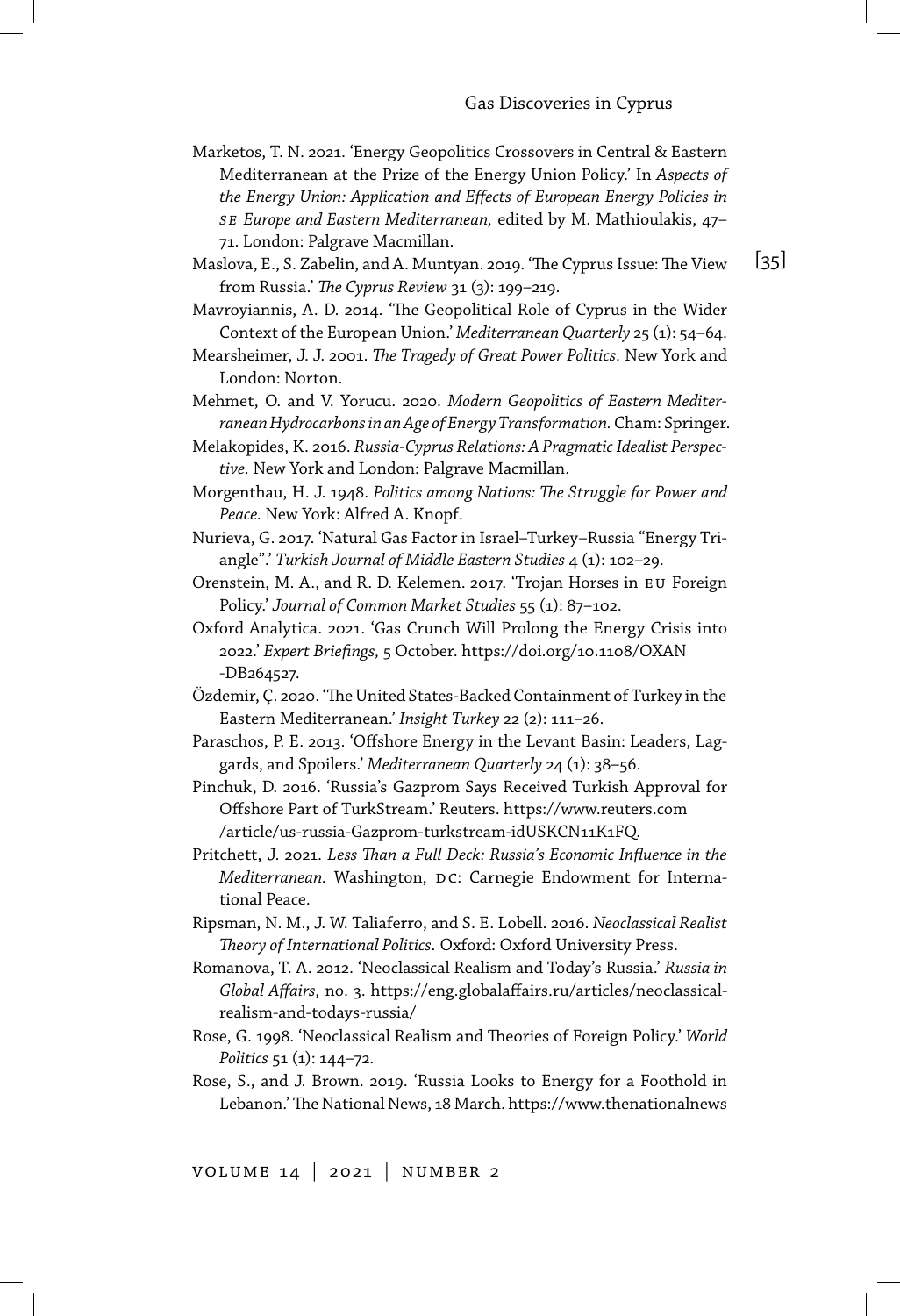.com/world/mena/russia-looks-to-energy-for-a-foothold-in-lebanon -1.834405.

- Sakkas, J., and N. Zhukova. 2013. 'The Soviet Union, Turkey and the Cyprus Problem, 1967–1974.' *Les Cahiers Irice* 10 (1): 123–55.
- Salameh, R., and R. Chedid. 2020. 'Economic and Geopolitical Implications of Natural Gas Export from the East Mediterranean: The Case of Lebanon.' *Energy Policy* (140): 111369. https://doi.org/10.1016/j.enpol .2020.111369.
- Schweller, R. 1998. *Deadly Imbalances: Tripolarity and Hitler's Strategy of World Conquest.* New York: Columbia University Press.
	- ———. 2004. 'Unanswered Threats: A Neoclassical Realist Theory of Underbalancing.' *International Security* 29 (2): 159–201.
- Smith, N. R. 2018. 'Can Neoclassical Realism Become a Genuine Theory of International Relations?' *The Journal of Politics* 80 (2): 1–8.
- Soldatkin, V. 2017. 'Rosneft Signs Deal to Supply 10 LNG Cargoes to Egypt in 2017.' Reuters, 21 March. https://www.reuters.com/article/usrosneft-egypt-lng-idUSKBN16S0QI.
- Stergiou, A. 2007. 'Soviet Policy toward Cyprus.' *The Cyprus Review* 19 (2): 83–106.
	- ———. 2017. 'Russia's Energy and Defense Strategy in the Eastern Mediterranean.' *Economics World* 5 (2): 101–19.
- ———. 2019. 'The eu, Russia and Cyprus.' *Pravo i upravlenie* 15 (4): 56–68.
- Stronski, P. 2021. *A Difficult Balancing Act: Russia's Role in the Eastern Mediterranean.* Washington, DC: Carnegie Endowment for International Peace.
- Sziklai, B., L. Á. Kóczy, D. Csercsik. 2020. 'The Impact of Nord Stream 2 on the European Gas Market Bargaining Positions.' *Energy Policy* 144:111692. https://doi.org/10.1016/j.enpol.2020.111692
- Taghizadeh-Hesary, F., E. Rasoulinezhad, N. Yoshino, T. Sarker, and N. Mirza, 2021. 'Determinants of the Russia and Asia-Pacific Energy Trade.' *Energy Strategy Reviews* 38:100681. https://doi.org/10.1016/j .esr.2021.100681
- Tagliapietra, S. 2014. 'Europe: A Market for Eastern Mediterranean Gas?' In *East Mediterranean Hydrocarbons: Geopolitical Perspectives, Markets, and Regional Cooperation,* edited by A. Gürel, H. Tzimitras, and H. Faustmann, 54-65. Nicosia: PRIO Cyprus Centre.

———. 2016. 'Will the European Market Need East Mediterranean Gas?' In *Energy Cooperation and Security in the Eastern Mediterranean.* Edited by A. Giannakopoulos, 97–108. Tel Aviv: The S. Daniel Abraham Center for International and Regional Studies.

tass. 2020. 'Putin, Anastasiades Discuss Prospects of Cypriot Settlement – Kremlin.' 30 July. https://tass.com/economy/1183997.



### $[36]$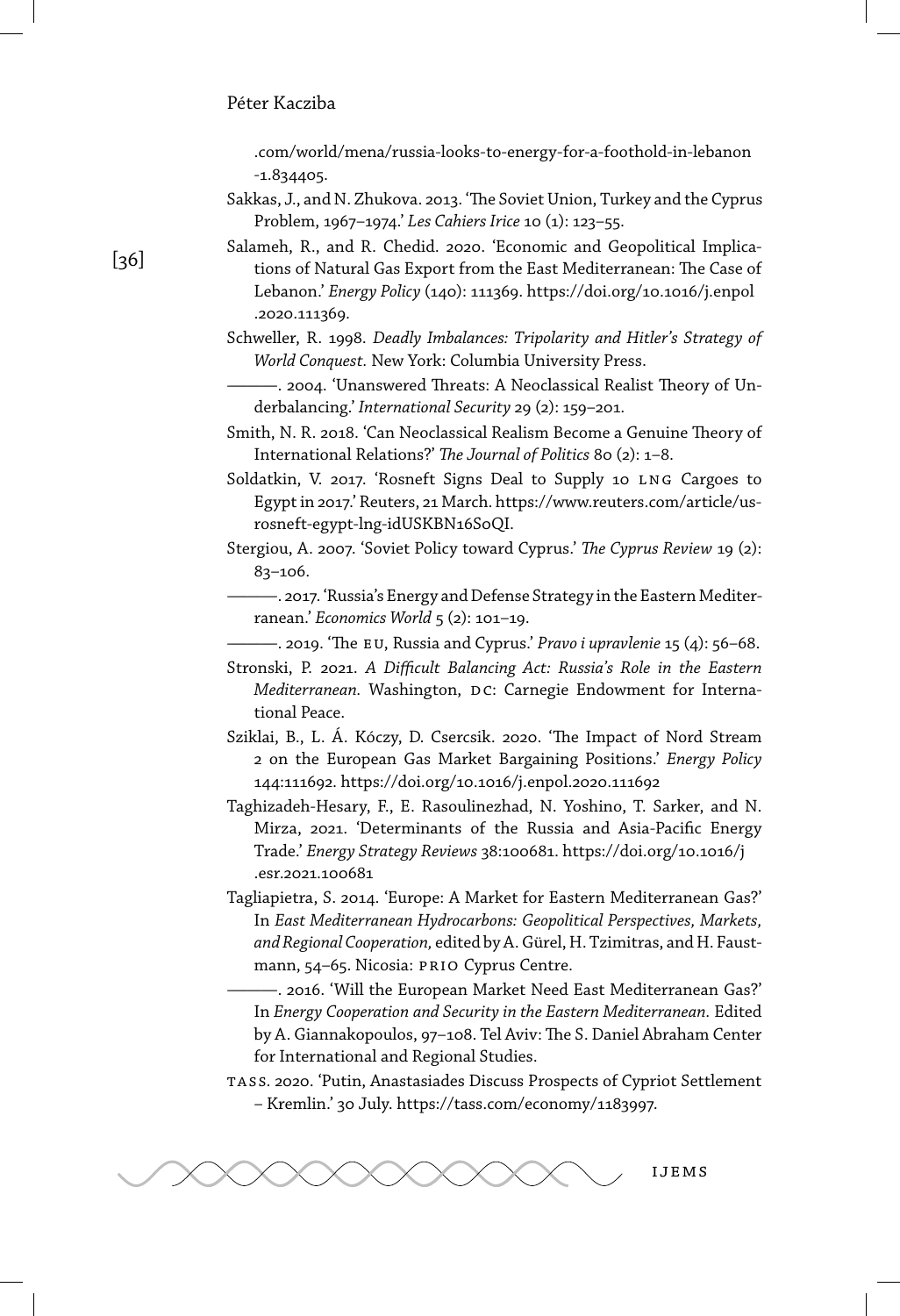———. 2021. 'Russia Ready to Act as Mediator to Help Resolve Cyprus Issue, Lavrov Says.' 24 May. https://tass.com/politics/1293161.

- Taylor, A. 2012. 'Russia's State Owned Gas Monopoly is Thinking About Buying Greece's Public Gas Company.' Business Insider, 16 March. https://www.businessinsider.com/russia-greece-gazprom-depa -2012-3.
- Tokarev, A. 2021. 'Potential Termination of the Russia-Netherlands Tax Treaty.' *International Tax Review,* 30 March. https://www .internationaltaxreview.com/article/b1r5gjylfts7gf/potential -termination-of-the-russianetherlands-tax-treaty.
- Tsakiris, T. 2017. 'The Energy Geopolitics of the Eastern Mediterranean and the Cyprus Problem.' *Mediterranean Yearbook,* pp. 288–291.
	- ———. 2018. 'The Importance of East Mediterranean Gas for eu Energy Security: The Role of Cyprus, Israel and Egypt.' The Cyprus Review 30  $(1): 25 - 50.$
- Tsolova, T. 2020. 'Russia Begins TurkStream Gas Flows to Greece, North Macedonia.' Reuters, 5 January. https://www.reuters.com/article/usrussia-bulgaria-gas-idUSKBN1Z40D0.
- Tziarras, Z. 2019a. 'Cyprus's Foreign Policy in the Eastern Mediterranean and the Trilateral Partnerships: A Neoclassical Realist Approach.' In *The New Geopolitics of the Eastern Mediterranean,* edited by Z. Tziarras, 53– 72. Nicosia: prio Cyprus Centre.
	- ———. 2019b. 'The New Geopolitics of the Eastern Mediterranean: An Introduction.' In *The New Geopolitics of the Eastern Mediterranean: Trilateral Partnerships and Regional Security,* edited by Z. Tziarras, 5–10. Nicosia: prio Cyprus Centre.
- Tzimitras, H. 2020. 'Eastern Mediterranean Hydrocarbons Prospects: In Need of a Pragmatic Geopolitical Assessment.' *i ai Commentaries* 19 (18). https://www.iai.it/sites/default/files/iaicom1918.pdf
- USGS. 2010a. 'Assessment of Undiscovered Oil and Gas Resources of the Levant Basin Province, Eastern Mediterranean.' *usg s Fact Sheet* 2010:3014. https://pubs.usgs.gov/fs/2010/3014/pdf/FS10-3014.pdf.
- ———. 2010b. 'Assessment of Undiscovered Oil and Gas Resources of the Nile Delta Basin Province, Eastern Mediterranean.' *u sg s Fact Sheet* 2010:3027. https://pubs.usgs.gov/fs/2010/3027/pdf/FS10-3027.pdf.
- Waltz, K. N. 1979. *Theory of International Politics.* Reading, ma: Addison-Wesley.
- Winrow, G. 2017. 'Turkey and Russia: The Importance of Energy Ties.' *Insight Turkey* 19 (1): 17–31.
- Wohlforth, W. 1993. *The Elusive Balance: Power and Perceptions during the Cold War.* Ithaca, ny: Cornell University Press.
- Yeshayahou, K. 2011. 'Gazprom in Talks to Buy into Isramco Gas Licenses.' Globes, 19 January. https://en.globes.co.il/en/article-1000616796.

volume 14 | 2021 | number 2

[37]